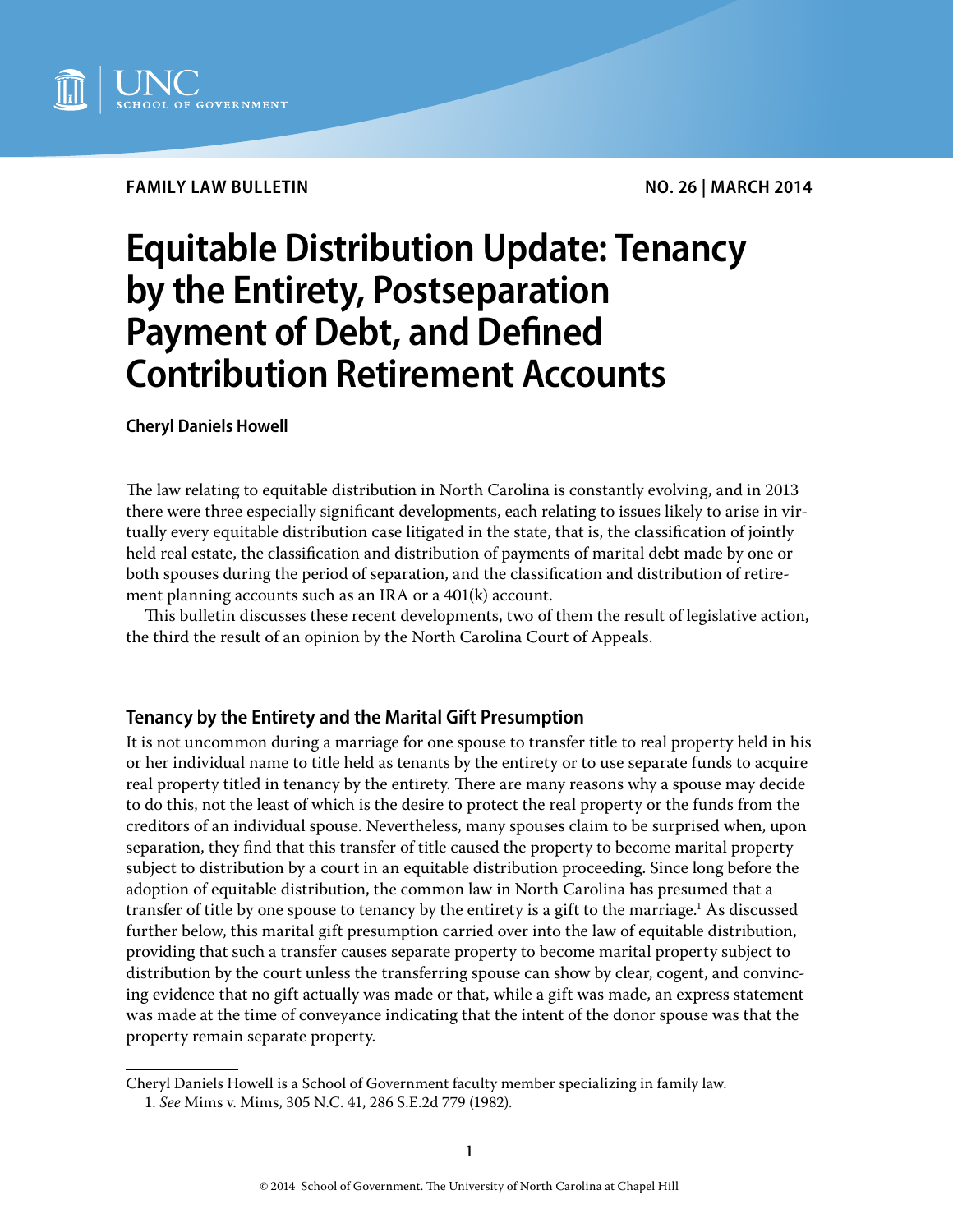As of this writing, there has not been a single appellate opinion in North Carolina concluding that evidence introduced in an equitable distribution trial was sufficient to rebut this marital gift presumption, and there has been no appellate opinion affirming a trial court determination in an equitable distribution case that the presumption had been rebutted. Effective October 1, 2013, the North Carolina General Assembly enacted S.L. 2013-103 titled "AN ACT AMEND-ING THE DEFINITION OF MARITAL PROPERTY TO PROVIDE THAT ENTIRETIES PROPERTY IS SUBJECT TO THE SAME BURDEN OF PROOF IN REBUTTING THE PRE-SUMPTION AS ALL PROPERTY CLASSIFIED AS MARITAL." Based on the title to the act, the apparent intent of this statutory amendment is to modify the marital gift presumption by providing that the burden of proof required to rebut the presumption is the greater weight of the evidence rather than the clear, cogent, and convincing standard required by case law.<sup>2</sup>

S.L. 2013-103 amends Section 50-20(b)(1) of the North Carolina General Statutes (hereinafter G.S.), the section of the equitable distribution statute defining marital property and codifying the marital property presumption. As of October 1, 2013, the statute provides as follows (new language indicated by italics):

It is presumed that all property acquired after the date of marriage and before the date of separation is marital except property which is separate property under subdivision (2) of this subsection. *It is presumed that all real property creating a tenancy by the entirety acquired after the date of marriage and before the date of separation is marital property. Either* presumption may be rebutted by the greater weight of the evidence.<sup>3</sup>

3. The legislation states only that the act is effective October 1, 2013. Legislation clarifying an existing statute rather than changing the law generally applies both to cases pending on the effective date of the amendment as well as cases filed on or after the effective date. Ray v. Dep't of Transp., 366 N.C. 1, 727 S.E.2d 675 (2012). Given that the apparent purpose of S.L. 2013-103 is to clarify the application of the marital property presumption previously codified in the existing statute as it relates to the marital gift presumption, and inasmuch as the act does not change the law relating to the classification of property held as tenant by the entirety, it is likely that the amendment applies to equitable distribution

<sup>2.</sup> There is some question as to whether it is the intent of this statutory amendment to change the burden of proof required to rebut the marital *gift* presumption because the legislation actually amends only the section of the equitable distribution statute addressing the marital *property* presumption and leaves unchanged Section 50-20(b)(2) of the North Carolina General Statutes (hereinafter G.S.), the section of the statute specifically addressing the classification of gifts between spouses. The relationship between these two presumptions is discussed in more detail below, but the North Carolina Supreme Court has stated clearly that the marital *property* presumption and the marital *gift* presumption are "distinct concepts." McLean v. McLean, 323 N.C. 543, 546, 374 S.E.2d 376, 378 (1988). However, rules of statutory construction provide, one, that the title to an act is evidence of the legislative intent behind a piece of legislation (*see* State v. Anthony, 351 N.C. 611, 617, 528 S.E.2d 321, 324 (2000) (courts "shall consider the title of an Act as a legislative declaration of the tenor and object of the Act."); and Smith Chapel Baptist Church v. City of Durham, 350 N.C. 805, 812, 517 S.E.2d 874, 879 (1999) (title of an Act should be considered in ascertaining the intent of the legislation)) and, two, that legislation must be interpreted to give the new law some effect (*see* State v. Humphries, 210 N.C. 406, 410, 186 S.E.2d 473, 476 (1936) ("language used in statute must, if possible, be construed to give the statute some force and effect."); Abell v. Nash Cnty. Bd. of Educ., 71 N.C. App. 48, 51, 312 S.E.2d 502, 505 (1984) (court of appeals "will not adopt a construction of a statute which would effectively render it meaningless")). In this situation, the title to the act clearly references the burden of proof, and an alternative purpose for this statutory amendment is not apparent.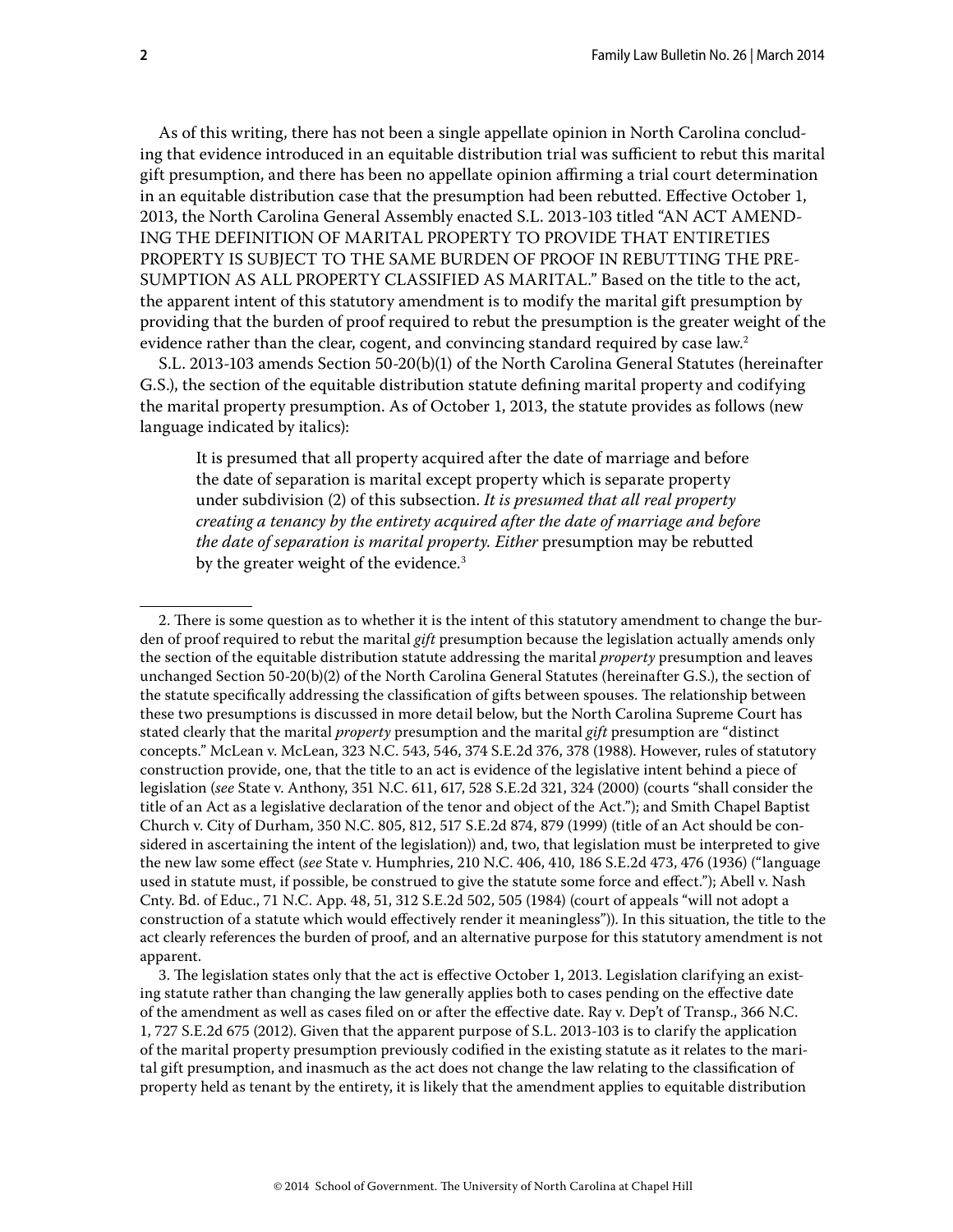### **Rebutting the Marital** *Property* **Presumption**

The amendment clarifies that real property acquired as tenants by the entirety is presumed to be marital property, as is all other property acquired by either or both spouses during the marriage and before the date of separation. While G.S. 50-20(b)(1) specifically states that the general marital property presumption is rebutted by showing that the property falls within one of the categories of separate property listed in G.S 50-20(b)(2), the statute does not state specifically how the presumption regarding property titled as tenancy by the entirety is rebutted. However, case law regarding the marital property presumption and burdens of proof in classification indicate that a presumption that property is marital generally is rebutted by a showing that the property actually is separate property.<sup>4</sup> Therefore, it seems obvious that the new presumption in G.S. 50-20(b)(1) that property creating a tenancy by the entirety is marital is rebutted by showing, by the greater weight of the evidence, that the real property was acquired in whole or in part with separate funds or in exchange for separate property.<sup>5</sup> If neither party is able to prove by the greater weight of the evidence that the tenancy by the entirety property was acquired in exchange for separate property, the newly amended statute makes it clear that the property will be classified as marital.

However, if a spouse can show by the greater weight of the evidence that the real property held as tenants by the entirety was acquired in exchange for separate property, will the real property be classified as separate property? The answer to that question appears still to be "no" because the spouse seeking a separate classification has another presumption to rebut before the property can be classified as separate. As stated above, case law has long held that when property is titled as tenants by the entirety there is a presumption that any separate property or separate funds used to acquire the property was a gift from the donor spouse to the marriage.<sup>6</sup> And, according to G.S. 50-20(b)(2) (the section of the equitable distribution statute defining separate property and not affected by the recent amendment), gifts between spouses during the marriage are marital property unless a contrary intention is expressly stated in the conveyance.7 Once separate property is titled as a tenancy by the entirety, the real property is presumed marital even if one spouse subsequently dissolves the tenancy by the entirety by quitclaiming his or her interest in the property to the other spouse. $^{\rm 8}$  The rationale for the marital gift presumption is

7. *McLean*, 323 N.C. 543, 374 S.E.2d 376; Romulus v. Romulus, 215 N.C. App. 495, 715 S.E.2d 308 (2011); Stone v. Stone, 181 N.C. App. 688, 640 S.E.2d 826 (2007); Walter v. Walter, 149 N.C. App. 723, 561 S.E.2d 571 (2002); Davis v. Sineath, 129 N.C. App. 353, 498 S.E.2d 629 (1998); McLeod v. McLeod, 74 N.C. App. 144, 327 S.E.2d 910 (1985).

8. *See* Beroth v. Beroth, 87 N.C. App. 93, 359 S.E.2d 512 (1987) (quitclaim deed executed before date of separation); Davis v. Davis, 360 N.C. 518, 631 S.E.2d 114 (2006) (quitclaim deed executed after date of separation).

cases pending on the effective date of the amendment as well as those filed on or after the effective date. *See, e.g., Ray,* 366 N.C. 1, 727 S.E.2d 675 (where amendment clarified statutory application of public duty doctrine, the amendment applied to pending cases even though amendment changed the interpretation of the doctrine that had been adopted by the appellate court).

<sup>4.</sup> *See* Brackney v. Brackney, 199 N.C. App. 375, 682 S.E.2d 401 (2009); Finkle v. Finkle, 162 N.C. App. 344, 590 S.E.2d 472 (2004); Atkins v. Atkins, 102 N.C. App. 199, 401 S.E.2d 784 (1991).

<sup>5.</sup> *See* G.S. 50-20(b)(2) (defining separate property).

<sup>6.</sup> S.L. 2013-103 does not appear to abrogate the marital gift presumption altogether even though the apparent purpose of the legislation is to modify the burden of proof required to rebut that common law presumption. The language of the act makes no reference to the gift presumption, and no change was made to the section of the statute addressing gifts between spouses.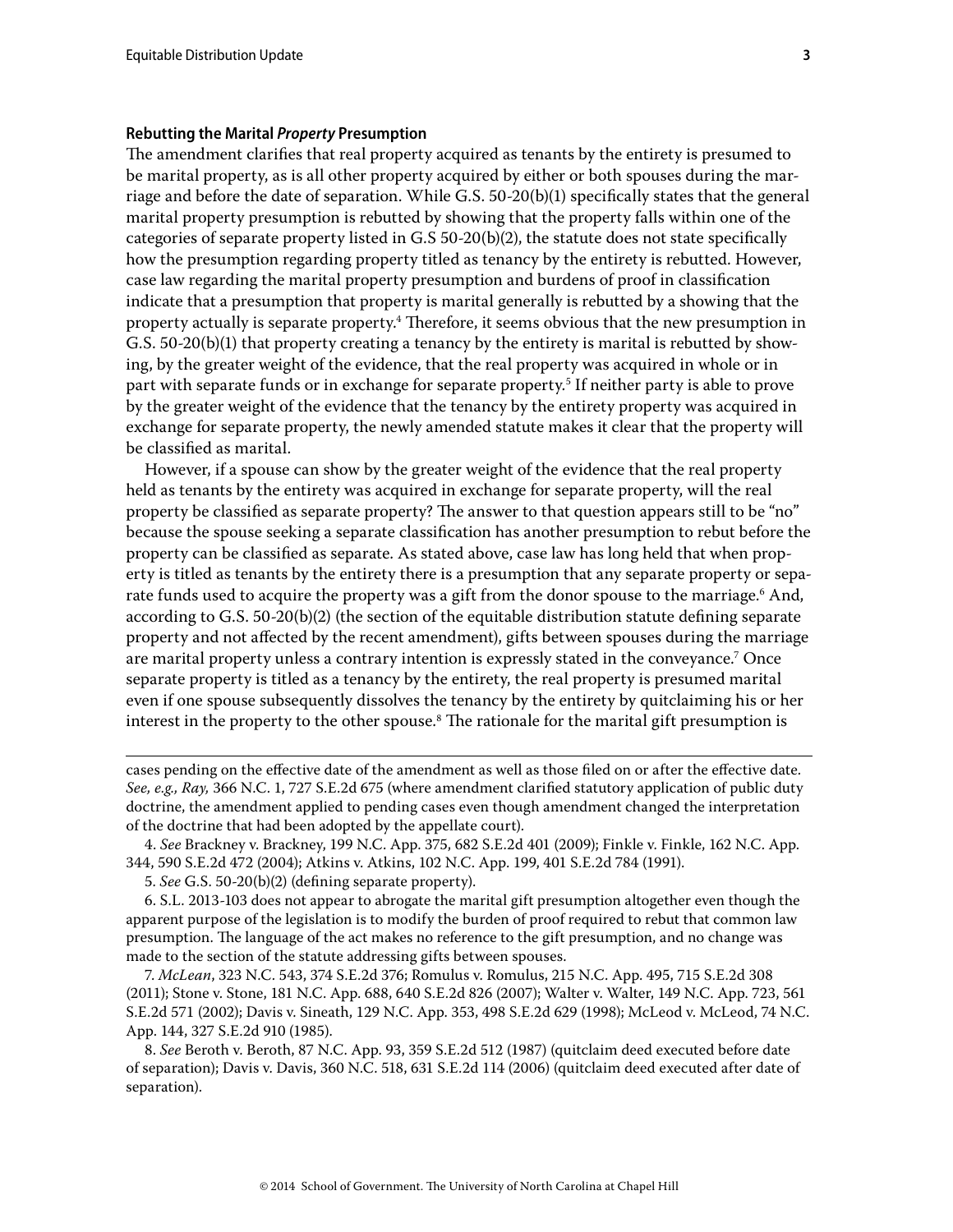that the act of titling separate property as tenants by the entirety supplies the specific donative intent necessary to find a gift to the marital estate.<sup>9</sup> According to the North Carolina Supreme Court, it is the nature of the conveyance itself which gives rise to the presumption of donative intent because "property is not simply titled jointly, but titled by the entireties, a unique form of ownership in which title is held by the marital entity."10

#### **Rebutting the Marital** *Gift* **Presumption**

Case law provides that the presumption of a gift to the marriage may be rebutted by evidence that the separate property was not gifted to the marriage<sup>11</sup> *or* by showing that while there was a gift between the spouses during the marriage, the intention that the property would remain separate property was expressly stated in the conveyance creating the tenancy by the entirety.<sup>12</sup>

Case law also consistently has held that the presumption that the contribution of separate property to the acquisition of the property held as tenants by the entirety is a gift to the marriage can be rebutted only by clear, cogent, and convincing evidence.13 As discussed above, the 2013 amendment to G.S. 50-20(b)(1) apparently intends to change this burden of proof to the greater weight of the evidence. While the burden of proof now may be lower, the marital gift presumption still must be rebutted by the party seeking to have the real property classified as all or part separate property. This means the party must show either that no gift actually was made or that a gift was made but an express statement also was made at the time of the conveyance indicating that the intent of the spouse making the conveyance was that the property would remain separate property.14

The supreme court clarified in *McLean v. McLean*15 that determining whether a gift was made requires the court to determine whether the conveying spouse intended to make a gift to the marriage at the time of the transfer; the *reason* for the gift is not relevant to the determination. In that case, the former spouse testified that the property was transferred to a tenancy by the entirety because of the desire on the part of the transferring spouse to avoid federal tax consequences. The court held that while that testimony established why the gift was made, it did not refute at all that a gift was made. Arguably, the reason there are no appellate opinions in North Carolina illustrating a situation where the marital gift presumption successfully was rebutted is that most transfers are made under circumstances very similar to the circumstances in *McLean*; spouses have many reasons for making such transfers, but the transfers are in fact gifts. The spouse executing the conveyance has the intent at the time of transfer to cause title to vest in

<sup>9.</sup> *McLeod*, 74 N.C. App. at 156, 327 S.E.2d at 918.

<sup>10.</sup> *McLean*, 323 N.C. at 543 n.1, 374 S.E.2d at 376 n.1

<sup>11.</sup> *McLean*, 323 N.C. 543, 374 S.E.2d 376 (presence of donative intent at the time of transfer determines whether gift was made; motivation for making gift is not determinative; rebut presumption by proving no gift was intended); Warren v. Warren, 175 N.C. App. 509, 623 S.E.2d 800 (2006); Loving v. Loving, 118 N.C. App. 501, 455 S.E.2d 885 (1995).

<sup>12.</sup> *Romulus,* 215 N.C. App. at 503–04, 715 S.E.2d at 314–15 (citing G.S. 50-20(b)(2) and *McLeod*).

<sup>13.</sup> *See, e.g.*, *McLean*, 323 N.C. 543, 374 S.E.2d 376; *Warren*, 175 N.C. App. 509, 623 S.E.2d 800; *Loving*, 118 N.C. App. 501, 455 S.E.2d 885.

<sup>14.</sup> There is only one appellate opinion to date interpreting the "express statement" language in G.S. 50-20(b)(2). In *Friend-Novorska v. Novorska*, 131 N.C. App. 508, 507 S.E.2d 900 (1998), the court discussed the meaning of the statute in the context of the classification of an investment account, holding that a statement made a year before the transfer was not made at the time of the conveyance.

<sup>15. 323</sup> N.C. at 543 n.3, 374 S.E.2d at 376 n.3.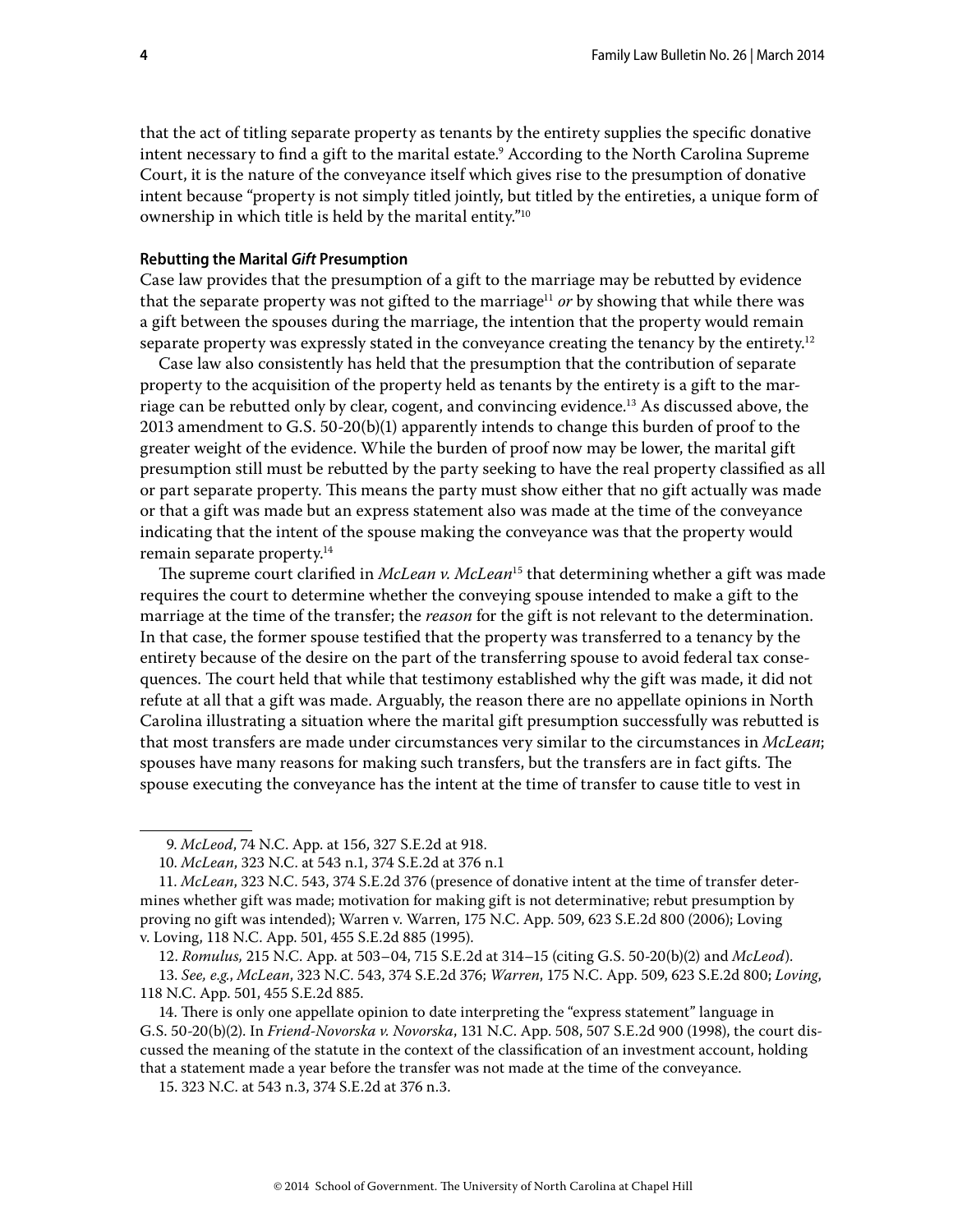the marital estate for no consideration.<sup>16</sup> The fact that the transferring spouse did not intend for the property to become marital property for purposes of equitable distribution should have no impact on the classification of the property as marital in a subsequent equitable distribution proceeding, unless the transferring spouse also made the express statement at the time of the conveyance that the property was intended to remain separate property.

Whether a party succeeds in rebutting the presumption is a matter left to the trial court's discretion, for it is the trial court that must find the evidence sufficient, $17$  but the trial court's finding that a party successfully rebutted the presumption must be supported by competent evidence in the record, or the classification of the property as separate will be overturned.<sup>18</sup> An appellate court will review the exercise of discretion under an abuse of discretion standard.19 It is the donor's, not the donee's, intent that is relevant.<sup>20</sup>

There is no rule that the marital gift presumption cannot, as a matter of law, be rebutted by testimony of the donor spouse alone.<sup>21</sup> However, appellate courts repeatedly have upheld trial court determinations that testimony offered by the grantor spouse alone that no gift was intended was not sufficient to rebut the presumption of a gift in individual cases.<sup>22</sup> The court of appeals reversed a trial court determination that the presumption had been rebutted where evidence used by the trial court to support the separate classification of the property did not relate to the husband's donative intent.<sup>23</sup>

#### **So Where Are We Now?**

The 2013 amendment to G.S. 50-20(b)(1) makes it clear that all tenancy by the entirety real property owned on the date of separation is presumed to be marital property. That presumption can be rebutted by the greater weight of the evidence that the property was acquired in

17. *McLean*, 323 N.C. at 555, 374 S.E.2d at 383; *Romulus*, 215 N.C. App. at \_\_\_, 715 S.E.2d at 322.

18. Walter v. Walter, 149 N.C. App. 723, 561 S.E.2d 571 (2002) (when party did not provide supporting evidence in his brief and appellate court could find none in the record, residence classified as marital property); Stone v. Stone, 181 N.C. App. 688, 640 S.E.2d 826 (2007) (where trial court failed to classify as either separate or marital property the wife's contribution of her separate property to purchase the marital residence and funds provided by her mother for improvements thereto, and failed to conclude whether wife had rebutted the marital gift presumption, case remanded for new distribution order).

19. Thompson v. Thompson, 93 N.C. App. 229, 377 S.E.2d 767 (1989).

20. *Warren*, 175 N.C. App. 509, 623 S.E.2d 800 (donee wife's testimony, that she did not believe her husband had given her an interest in entireties property, irrelevant).

21. *Romulus*, 215 N.C. App. at \_\_\_, 715 S.E.2d at 322 (weight to give donor testimony is matter for trial court to determine).

22. *Warren*, 175 N.C. App. 509, 623 S.E.2d 800; Haywood v. Haywood, 333 N.C. 342, 425 S.E.2d 696 (1993), *rev'g in part per curiam for reasons stated in dissenting opinion in* 106 N.C. App. 91, 415 S.E.2d 565 (1992) (Wynn, J., dissenting); *Thompson*, 93 N.C. App. 229, 377 S.E.2d 767; Draughon v. Draughon, 82 N.C. App. 738, 347 S.E.2d 871 (1986), *review denied*, 319 N.C. 103, 353 S.E.2d 107 (1987).

23. *See* Lawrence v. Lawrence, 100 N.C. App. 1, 394 S.E.2d 267 (1990) (trial court erred in classifying property held as tenancy by the entirety as separate property based on findings that separate funds were used to acquire the entirety property, the property was the "ancestral" property of the donor spouse, the donee spouse did not know the location of the property, and the donee spouse did not testify that the donor spouse intended to make a gift to the marital estate).

<sup>16. &</sup>quot;A gift is a voluntary transfer of property by one to another without consideration therefore." Milner v. Littlejohn, 126 N.C. App. 184, 187, 484 S.E.2d 453, 456 (1997). The court also stated that a gift is established by showing the donor's intent to transfer title and actual delivery or constructive delivery of the deed.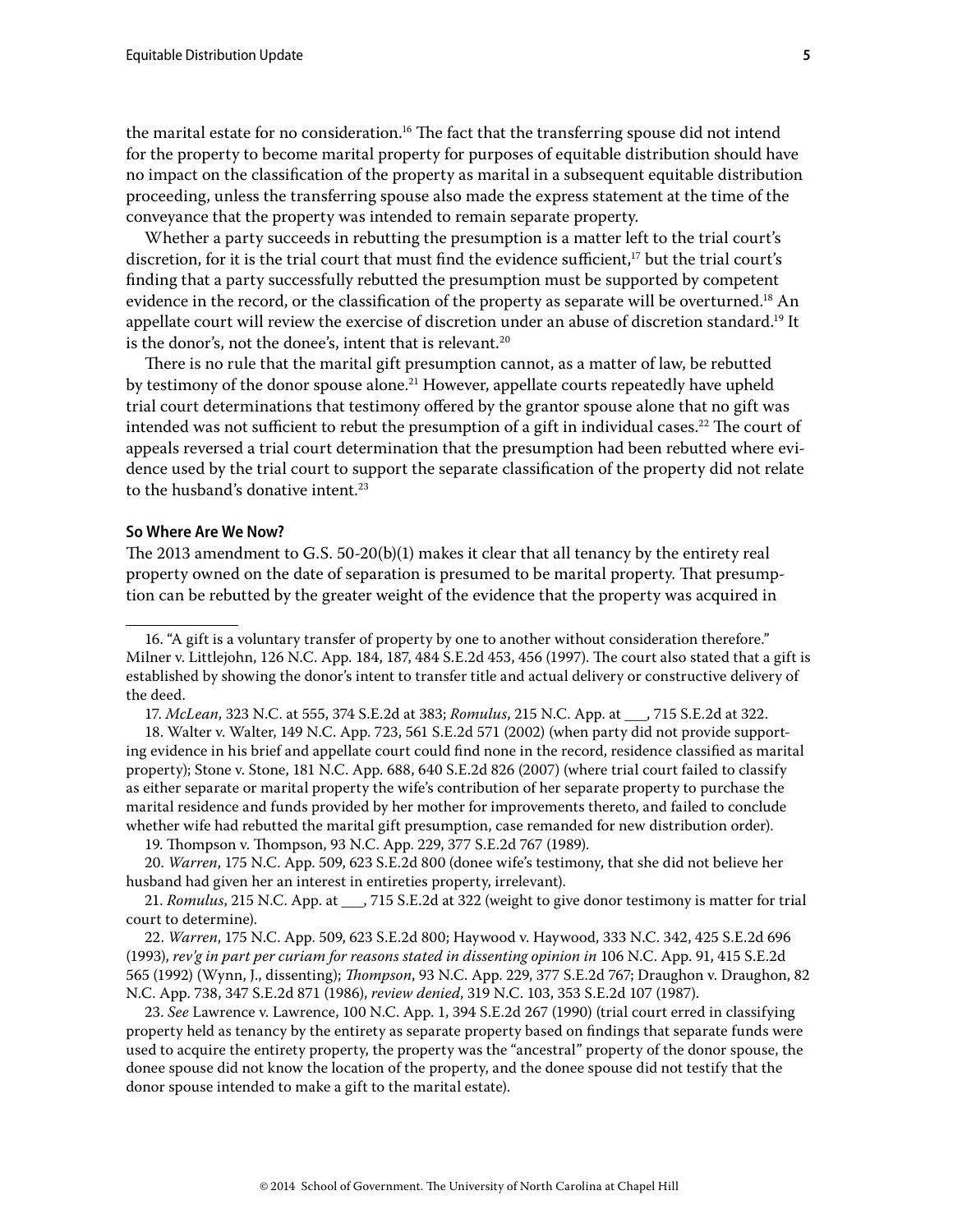exchange for separate real property or separate funds. In addition, however, the party seeking to have the real property classified in whole or in part as separate property also has the burden of proving that the separate property was not gifted to the marriage or, if the property was gifted to the marriage, that an express statement was made at the time of the conveyance that the separate property would remain separate. While the burden of proof on that issue probably is lower based on the statutory amendment, it seems doubtful that the presumption will be rebutted successfully with any greater frequency than in the past because most transfers of separate property to tenancy by the entirety are gifts and most transfers do not contain the specific statement required by G.S. 50-20(b)(2) to rebut the gift presumption.

## **Divisible Debt and Postseparation Payments**

S.L. 2013-103 also amends the definition of *divisible debt* contained in G.S. 50-20(b)(4)(d). Effective October 1, 2013, divisible debt includes only "*passive* increases and *passive* decreases in marital debt and financing charges and interest related to marital debt" occurring after the date of separation. The intent of the amendment appears to be to exclude active increases and active decreases in marital debt from the definition of divisible property. In *Hay v. Hay*, 24 the court of appeals held that the postseparation increase in the net value of marital real property caused by the fact that one party paid down the principal on the mortgage encumbering the property was not *passive* appreciation because it had been caused by the *action* of one party making postseparation payments. Based on *Hay*, the recent amendment to G.S. 50-20(b)(4)(d) appears to mean that decreases in marital debt caused by payments made by one spouse after the date of separation are no longer divisible property because they are active rather than passive decreases in marital debt. By providing that a postseparation decrease in marital debt caused by one party paying that debt is no longer divisible debt which must be specifically classified, valued, and distributed by the court along with marital property, the legislation appears to return the law to what is was before the last amendment to the statute in 2002, meaning that trial courts again will address postseparation debt payments as individual judges deem appropriate based on all circumstances in a specific case.

#### **Background**

Equitable distribution is the process of distributing *marital* property and *marital* debt between divorcing spouses. Subject to the narrow exception for a subcategory of marital property called *divisible* property (discussed further below), if property and debt are not within the marital estate, a trial court has no authority to distribute the property or debt through equitable distribution.<sup>25</sup> In North Carolina, the marital estate freezes on the date of separation.<sup>26</sup> This means that, again subject to the narrow exception of divisible property, a trial court is limited to distributing between the parties only that value of property and debt which existed on the date of separation. Before the creation of divisible property in 1997 (see S.L. 1997-302, discussed further below), numerous cases held that any change in the value of the marital estate occurring after

25. *See* Chandler v. Chandler, 108 N.C. App. 66, 422 S.E.2d 587 (1992); Gum v. Gum, 107 N.C. App. 734, 421 S.E.2d 788 (1992); Truesdale v. Truesdale, 89 N.C. App. 445, 366 S.E.2d 512 (1988).

<sup>24. 148</sup> N.C. App. 649, 559 S.E.2d 268 (2002).

<sup>26.</sup> Becker v. Becker, 88 N.C. App. 606, 364 S.E.2d 175 (1988).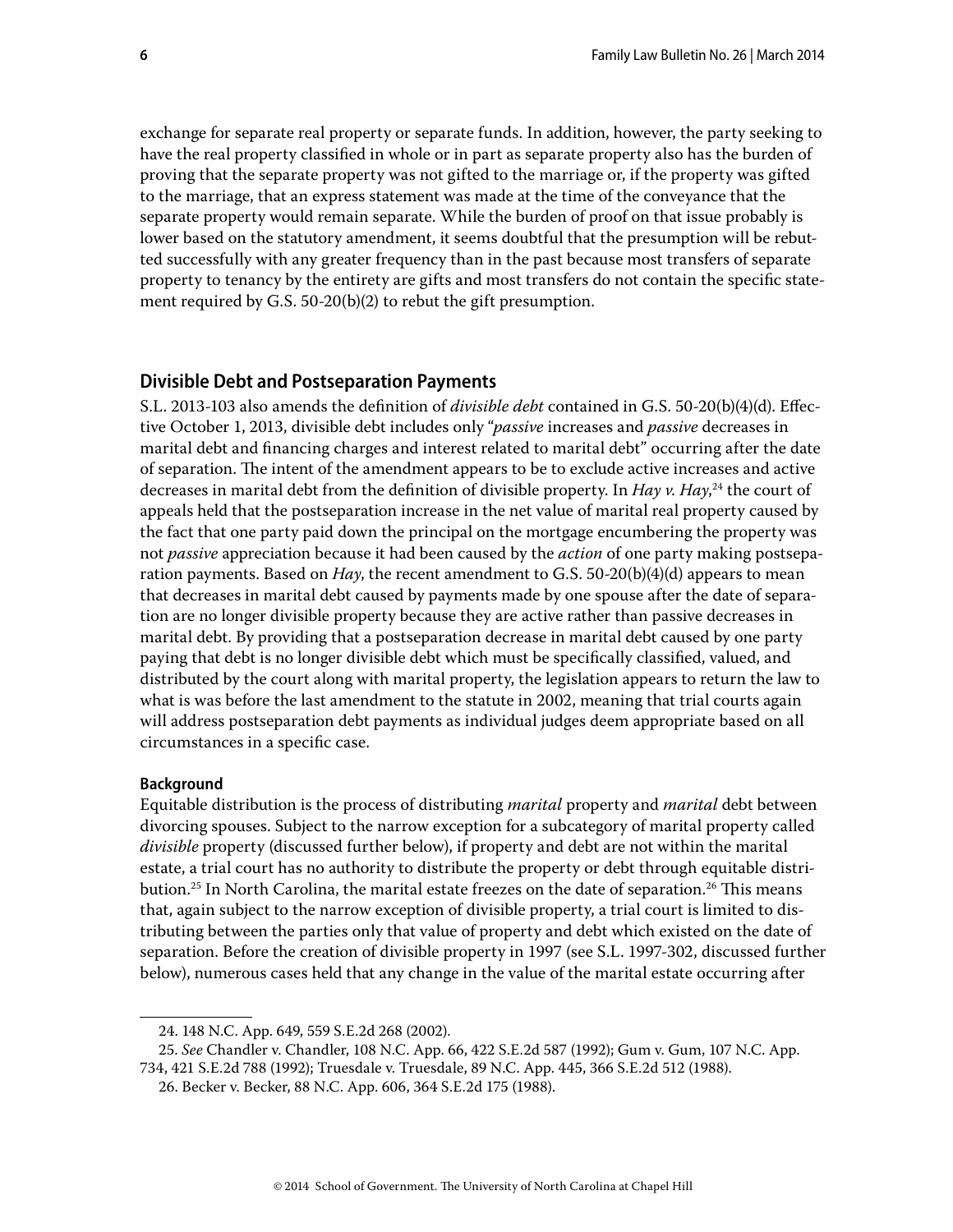the date of separation could be considered by the court only as a "distribution factor."<sup>27</sup> This means that the court could consider the changes in value when deciding whether to distribute the date-of-separation marital estate equally or unequally between the parties, but none of the value acquired or lost during separation actually could be distributed between the parties.<sup>28</sup>

Similarly, the court of appeals has held that because marital debt is that debt incurred during the marriage for the joint benefit of the parties that was owed on the date of separation, $29$  new debt incurred after the date of separation is not marital debt and cannot be distributed by the trial court in the equitable distribution judgment.<sup>30</sup> Further, the court of appeals has held that marital debt must be distributed by the court at the date-of-separation value even if the debt is paid in full by the date of distribution.<sup>31</sup> The liabilities of each party on the date of distribution are distribution factors only.32

Nevertheless, North Carolina appellate courts consistently have held that the trial court has broad discretion in determining how to address the postseparation decrease in marital debt caused by one party paying the debt as well as in determining how to address payments made by parties during separation on debts that do not meet the definition of marital debt because they were not owed on the date of separation but were made to maintain or protect the marital estate during separation. For example, in *Smith v. Smith*, 33 the court of appeals stated that "[d]etermination of the appropriate treatment of marital debts and postseparation payments towards those debts depends upon the particular facts of each case and is left to the discretion of the trial court."34 With this statement, the *Smith* court implicitly acknowledged that the appellate courts have allowed trial courts much more flexibility in addressing postseparation changes in the value of marital debt and postseparation payments related to the maintenance of marital property than for other postseparation occurrences related to the marital estate.

The trial court's authority does not appear to be limited to addressing only that debt fitting the definition of marital debt as set forth in *Huguelet v. Huguelet* (cited in note 29). While payments made after the date of separation on marital debts owed on the date of separation clearly are payments of marital debt, the court of appeals in *Smith* pointed out that payments made toward other "obligations flowing from marital property, such as mortgage payments and payment of property taxes, also have been treated by the Court as payments made towards a marital debt," even though technically some of those debts do not fit the definition of marital debt because they were not owed on the date of separation.<sup>35</sup>

27. *See, e.g., Truesdale*, 89 N.C. App. 445, 366 S.E.2d 512.

31. Loving v. Loving, 118 N.C. App. 501, 455 S.E.2d 855 (1995).

32. G.S. 50-20(c)(1).

<sup>28.</sup> *See Gum*, 107 N.C. App. 734, 421 S.E.2d 788 (rather than distribute increased value, or income received after date of separation, court must consider its existence, consider to whose benefit it accrues, and then consider that benefit when deciding whether an equal distribution of the marital estate is equitable).

<sup>29.</sup> *See* Huguelet v. Huguelet, 113 N.C. App. 533, 439 S.E.2d 208 (1994).

<sup>30.</sup> *See Warren*, 175 N.C. App. 509, 623 S.E.2d 800 (wife's draws on marital equity line after date of separation created new debt rather than an increase in marital debt).

<sup>33. 111</sup> N.C. App. 460, 510, 433 S.E.2d 196, 226 (1993).

<sup>34.</sup> *Smith*, 111 N.C. App. at 510, 433 S.E.2d at 226, *accord,* Walter v. Walter, 149 N.C. App. 723, 561 S.E.2d 571 (2002); *and* McNeely v. McNeely, 195 N.C. App. 705, 673 S.E.2d 778 (2009).

<sup>35.</sup> *Smith*, 111 N.C. App. at 510, 433 S.E.2d at 226. *See also* Bowman v. Bowman, 96 N.C. App. 253, 385 S.E.2d 155 (1989) (taxes on jointly held property classified as marital debt even though not owed on date of separation).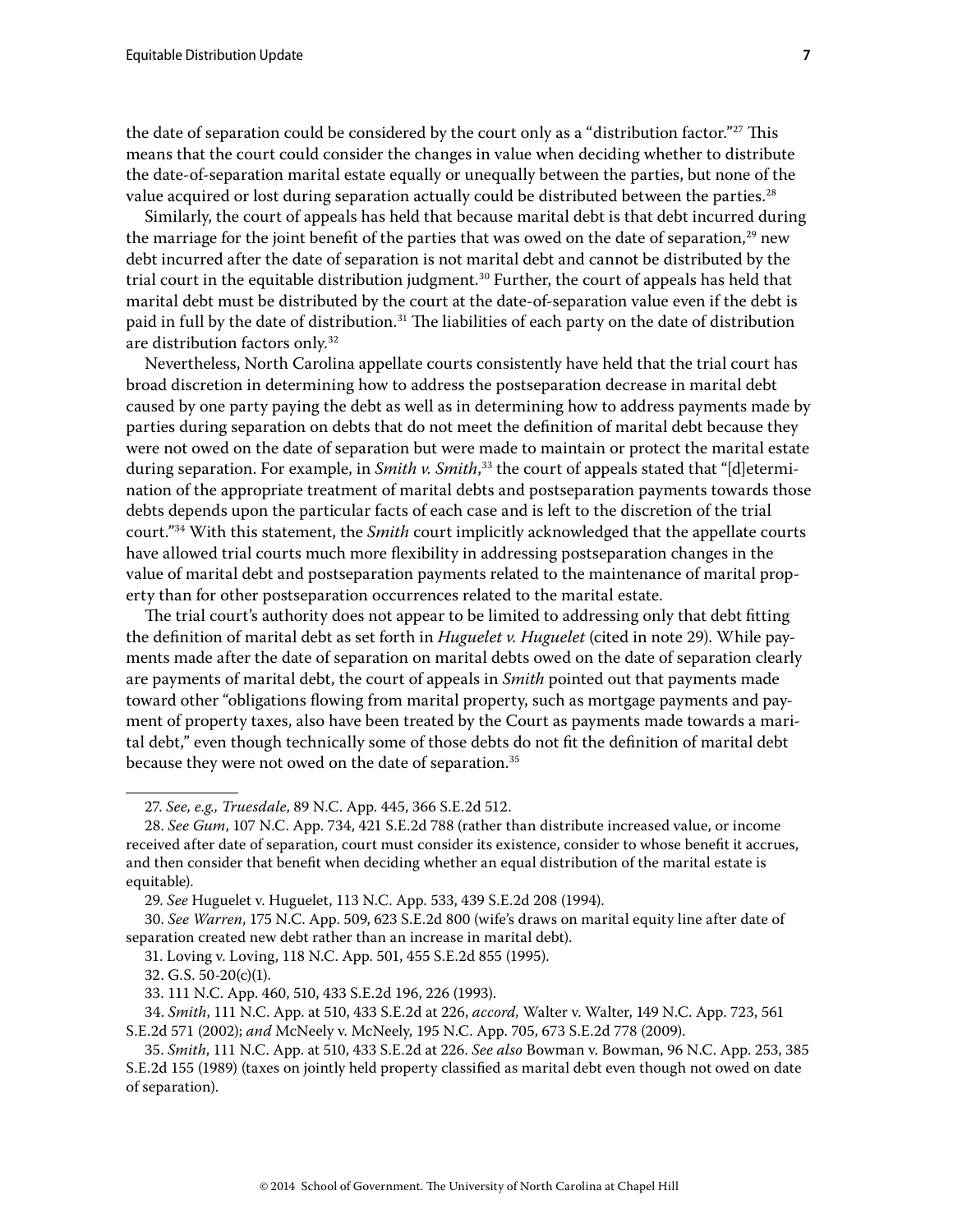According to *Smith* and other cases both before and after *Smith*, options of the trial court in dealing with all postseparation payments related to both marital debt and maintenance of the marital estate include "apportioning" the debts between the parties, "ordering one spouse to reimburse the other spouse for payments made towards the debts," considering postseparation payments "as a distribution factor," "crediting a spouse in an appropriate manner for postseparation payments made," or using an "actual credit" to account for the payments. The *Smith* court noted that the North Carolina Supreme Court also "impliedly approved the use of a credit as a means of taking into consideration postseparation payments made towards marital debts in *Weincek-Adams v. Adams*, 331 N.C. 688, 417 S.E.2d 449 (1992)."36

#### **Divisible Property**

In order to address perceived inequities associated with a trial court's inability to distribute postseparation changes in the value of marital property or other postseparation occurrences regarding the marital estate, in 1997 the General Assembly amended the equitable distribution statute to create a subcategory of marital property called *divisible property* and to require that a court classify, value, and distribute divisible property based on the date-of-*distribution* value of that property. This change required trial courts to specifically value and account for passive postseparation increases and decreases in the value of marital property, passive income earned from marital property, and new property acquired after separation but through the efforts of one or both parties before separation.37 It also required the trial court to value and account for increases in marital debt resulting from finance charges and interest accumulating between the date of separation and the date of distribution.<sup>38</sup> In 2002 the statute again was amended to include *decreases* in marital debt as a category of divisible property.39 In response to arguments such as that specifically rejected by the court of appeals in *Smith*, 40 that trial courts should not be allowed to "only loosely consider" payments made by one party during separation, the 2002 amendment required trial courts to classify, value, and specifically distribute all payments that decreased marital debt made by either party during separation.

The inclusion of decreases in marital debt within the category of divisible property increased the complexity of equitable distribution trials because parties could no longer simply provide evidence of the total amount a spouse paid during separation but instead were required to identify specifically how much of the total payments made actually caused a decrease in the amount

<sup>36.</sup> *Smith*, 111 N.C. App. at 510, 433 S.E.2d at 226. *See also Walter*, 149 N.C. App. 723, 561 S.E.2d 571 (treated payments as distribution factor); Wall v. Wall, 140 N.C. App. 303, 536 S.E.2d 647 (2002) (treated payments as distribution factor but gave them very little weight; okay to award no credit); *Loving*, 118 N.C. App. 501, 455 S.E.2d 885 (treated payments as distribution factor); Truesdale v. Truesdale, 89 N.C. App. 445, 366 S.E.2d 512 (1988) (approving use of adjustive credits); Hendricks v. Hendricks, 96 N.C. App. 462, 386 S.E.2d 84 (1989) (trial court can provide "direct credits" to spouse making mortgage payments during separation when house awarded to other spouse in final distribution). *But cf.* Miller v. Miller, 97 N.C. App. 77, 387 S.E.2d 181 (1990) (court held that postseparation payment of marital debt and debt associated with marital property must be addressed only as distribution factor, just like all other postseparation changes to the marital estate; this means that if parties stipulate that an equal distribution is equitable, trial court cannot consider postseparation payments at all). *Accord* Haywood v. Haywood, 106 N.C. App. 91, 415 S.E.2d 565 (1992); Fox v. Fox, 103 N.C. App. 13, 404 S.E.2d 354 (1991).

<sup>37.</sup> G.S. 50-20(b)(4).

<sup>38.</sup> G.S. 50-20(b)(4).

<sup>39.</sup> S.L. 2002-159, sec. 92.

<sup>40. 111</sup> N.C. App. at 507, 433 S.E.2d at 224.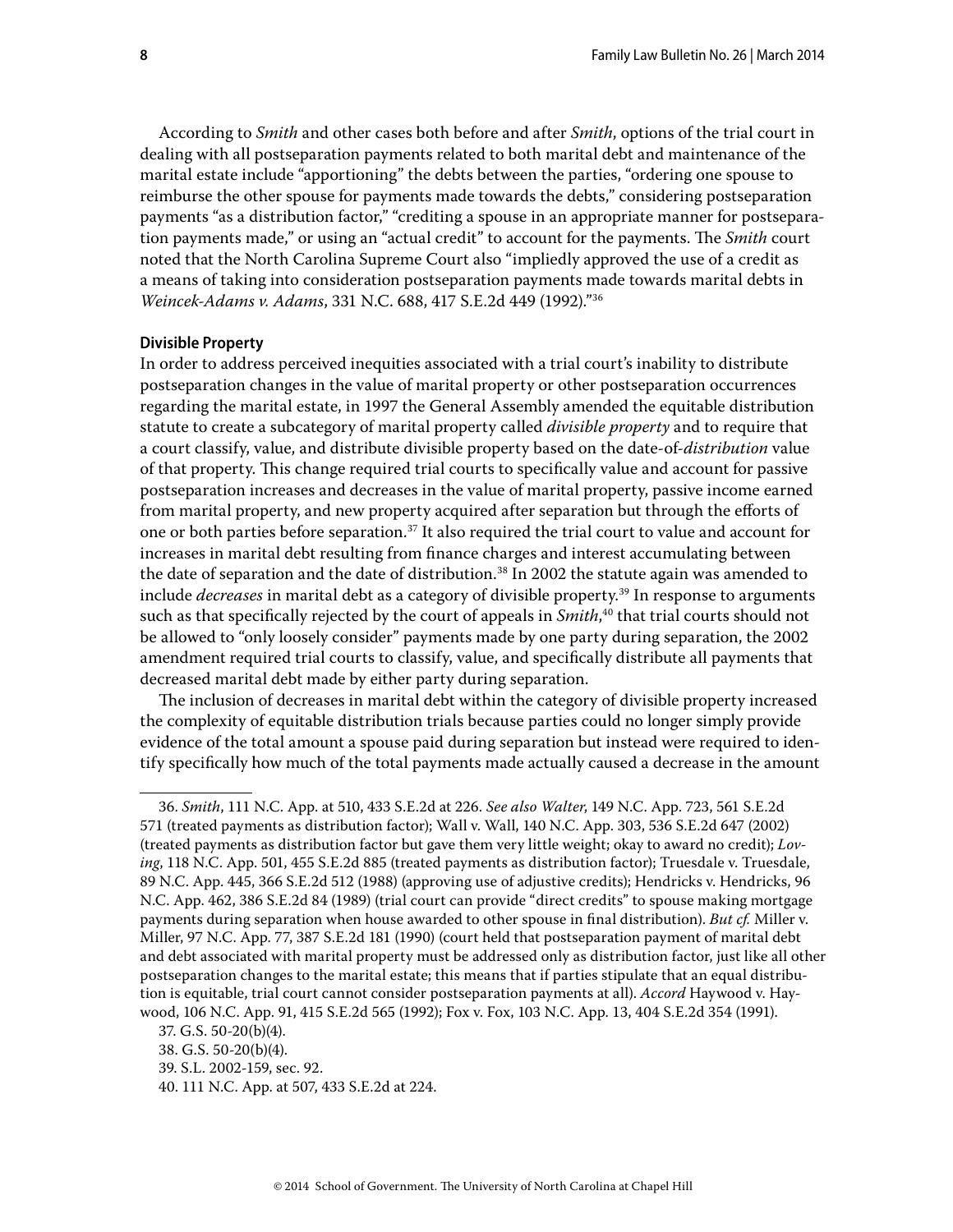owed on a marital debt on the date of separation.<sup>41</sup> Despite this increased complexity in classification and valuation, the trial court's discretion in determining how to distribute the decrease between the parties in the final equitable distribution judgment remained unchanged. In other words, the amendment did not result in a requirement that a paying party receive dollar-fordollar credit, or any credit for that matter, for postseparation reductions in marital debt.<sup>42</sup> Instead, the amendment required only that the equitable distribution judgment show exactly how the trial court valued the decrease in debt and how the court addressed it in the overall distribution.<sup>43</sup>

#### **So Where Are We Now?**

It is likely that the 2013 amendment will apply to payments made on or after October 1, 2013, rather than to equitable distribution cases filed on or after that date. This is due to the fact that the court of appeals held that the amendment defining decreases in marital debt as divisible property applied to payments made by parties on or after the effective date of that statutory change, October 11, 2002.44 This means that, as with the previous amendment, both the old law and the new law will apply in some equitable distribution cases if the parties made payments both before and after October 1, 2013.45

While the trial court no longer will be required to specifically classify active reductions in marital debt, it is clear that the court must give "some consideration" to postseparation payments from separate funds when those payments benefit the marital estate.<sup>46</sup> However, the type of consideration and the extent of the consideration will depend on the particular circumstances of the case and will be within the discretion of the trial judge.<sup>47</sup>

43. *See* Bodie v. Bodie, 727 S.E.2d 11 (N.C. Ct. App. 2012) (trial court erred in not classifying, valuing, and distributing the divisible debt portion of postseparation payments made by husband before considering those payments in distribution or giving husband any type of credit for payments).

46. *See* Washburn v. Washburn (unpublished opinion), 749 S.E.2d 111(N.C. Ct. App., filed Aug. 6, 2013) (trial court erred in failing to consider evidence presented by party regarding postseparation payments); *Bodie*, 727 S.E.2d 11 (to decide whether to give credit for postseparation payments, court must consider source of funds used to make payments); Williamson v. Williamson, 719 S.E.2d 625 (N.C. Ct. App. 2011) (where trial court gave plaintiff "credit" for paying defendant's personal expenses during separation, such as her phone bill, utility bill, and water bill, case was remanded to trial court for findings as to how these payments benefited the marital estate); *Peltzer*, 732 S.E.2d 357 (trial court did not err in considering as a distribution factor fact that husband voluntarily paid wife's educational expenses from his separate funds after separation).

47. *See, e.g.,* Walter v. Walter, 149 N.C App. 723, 561 S.E.2d 571 (2002) (when deciding whether and to what extent a paying party is entitled to credit in the final distribution, trial court must consider postseparation payments made from non-marital or separate funds that benefited the marital estate but also who

<sup>41.</sup> *See* Peltzer v. Peltzer, 732 S.E.2d 357 (N.C. Ct. App. 2012) (while trial courts must classify and value divisible debt, trial court is not required to place a value on or specifically distribute other postseparation payments made regarding the marital estate or maintenance of marital property).

<sup>42.</sup> *See McNeely*, 195 N.C. App. 705, 673 S.E.2d 778 (trial court had discretion to determine how to distribute divisible debt); *Peltzer*, 732 S.E.2d 357 (same); Jones v. Jones (unpublished opinion), 193 N.C. App. 610, 670 S.E.2d 644 (2008) (court had discretion to credit wife for paying mortgage even though she had exclusive possession of the house during separation and was awarded house in distribution).

<sup>44.</sup> Cooke v. Cooke, 185 N.C. App. 101, 647 S.E.2d 662 (2008).

<sup>45.</sup> *See* Warren v. Warren, 175 NC App 509, 623 S.E.2d 800 (2006) (postseparation payments made by husband reducing marital debt would be divisible debt but only to the extent the payments were made after October 11, 2002).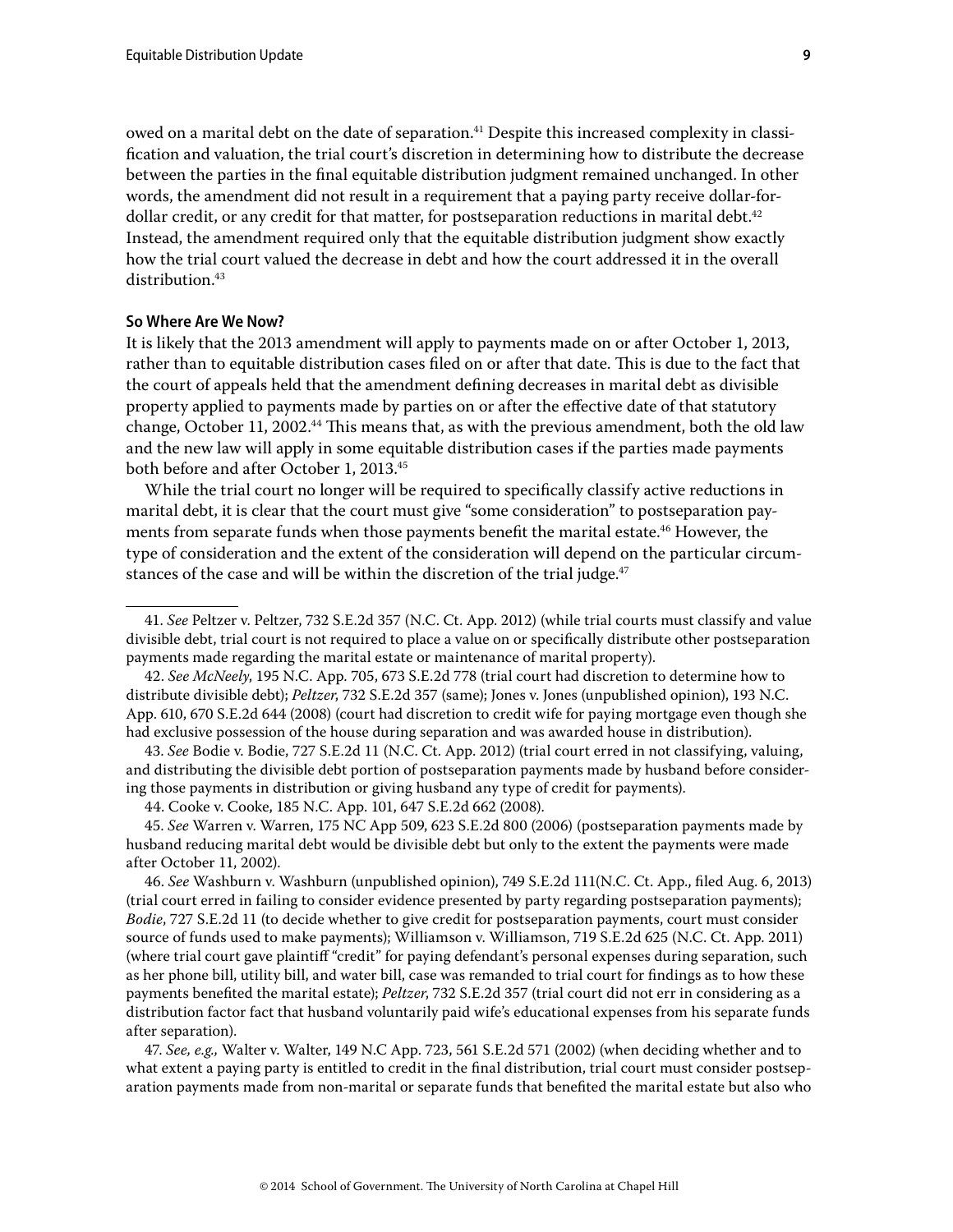Some appellate opinions indicate that if during separation one party pays marital debt encumbering real property and that real property ultimately is distributed all or in part to the other party in the final distribution, the court must award the paying spouse credit or reimbursement for the amount paid.<sup>48</sup> However, it is clear that if such payments are made by the paying spouse as spousal or child support, the paying spouse is not entitled to any consideration for those payments in equitable distribution.<sup>49</sup>

#### **"Credit" versus Distribution Factor**

Now that trial courts are no longer required to go through the process of actually classifying postseparation payments, the court's task will be limited to determining which of the options set forth in *Smith* and other appellate opinions, such as *Walter v. Walter* 50 and *Loving v. Loving*, 51 are appropriate under the particular circumstances of the case. As laid out above, *Smith* states that options available to the trial court include "apportioning" the debts between the parties, "ordering one spouse to reimburse the other spouse for payments made towards the debts," considering postseparation payments "as a distribution factor," "crediting a spouse in an appropriate manner for postseparation payments made," or using an "actual credit" to account for the payments. Unfortunately, the appellate opinions do not define these various options or explain how they differ. For example, while many opinions use the word "credit" when discussing postseparation payment of marital debt, there is no appellate opinion explaining what it means to give a party a credit.

What is clear is that trial courts must continue to distribute marital debt at the date-of-separation value between the spouses, distribute divisible debt at the date-of-distribution value, and make findings about and consider all distribution factors raised by the evidence in determining whether the marital and divisible estate should be divided equally or unequally between the parties. Distribution factors are those factors listed in G.S. 50-20(c), which the trial court must consider when determining whether the marital and divisible property should be distributed equally or unequally between the parties. Distribution factors do not change the total value of the marital or divisible estate; they simply inform the trial court's decision as to whether one spouse should receive more than half of the total value of the marital and divisible estate. There are fourteen factors listed in G.S. 50-20(c). Factor (c)(11a) requires that the court consider "acts of either party to maintain, preserve, develop, or expand" marital or divisible property during separation. A party's actions in paying marital debt encumbering a marital asset clearly would be an act "maintaining" or "preserving" marital property and should be considered as a distribution factor. The payment of a marital debt also "expands" the net value of the marital estate, regardless of whether the debt encumbers any particular marital asset. G.S. 50-20(c)(11a) also

had possession of marital property during separation, who paid for or performed maintenance on marital property during separation, and who ultimately is awarded the property in the final distribution). *See also Peltzer*, 732 S.E.2d 357 (trial court should consider how each party benefited from payments when deciding whether and to what extent to credit paying spouse).

<sup>48.</sup> *See* Loving v. Loving, 118 N.C. App. 501, 455 S.E.2d 885 (1995); *Walter*, 149 N.C. App. 723, 561 S.E.2d 571; Hunt v. Hunt, 85 N.C. App. 484, 355 S.E.2d 519 (1987).

<sup>49.</sup> Hill v. Hill, 748 S.E.2d 352 (N.C. Ct. App. 2013); Wirth v. Wirth, 193 N.C. App. 657, 668 S.E.2d 603 (2008); Wilkins v. Wilkins, 111 N.C. App. 541, 432 S.E.2d 891 (1993) (G.S. 50-20(c) prohibits consideration of alimony and child support in equitable distribution).

<sup>50. 149</sup> N.C App. 723, 561 S.E.2d 571 (2002).

<sup>51. 118</sup> N.C. App. 501, 455 S.E.2d 885 (1995).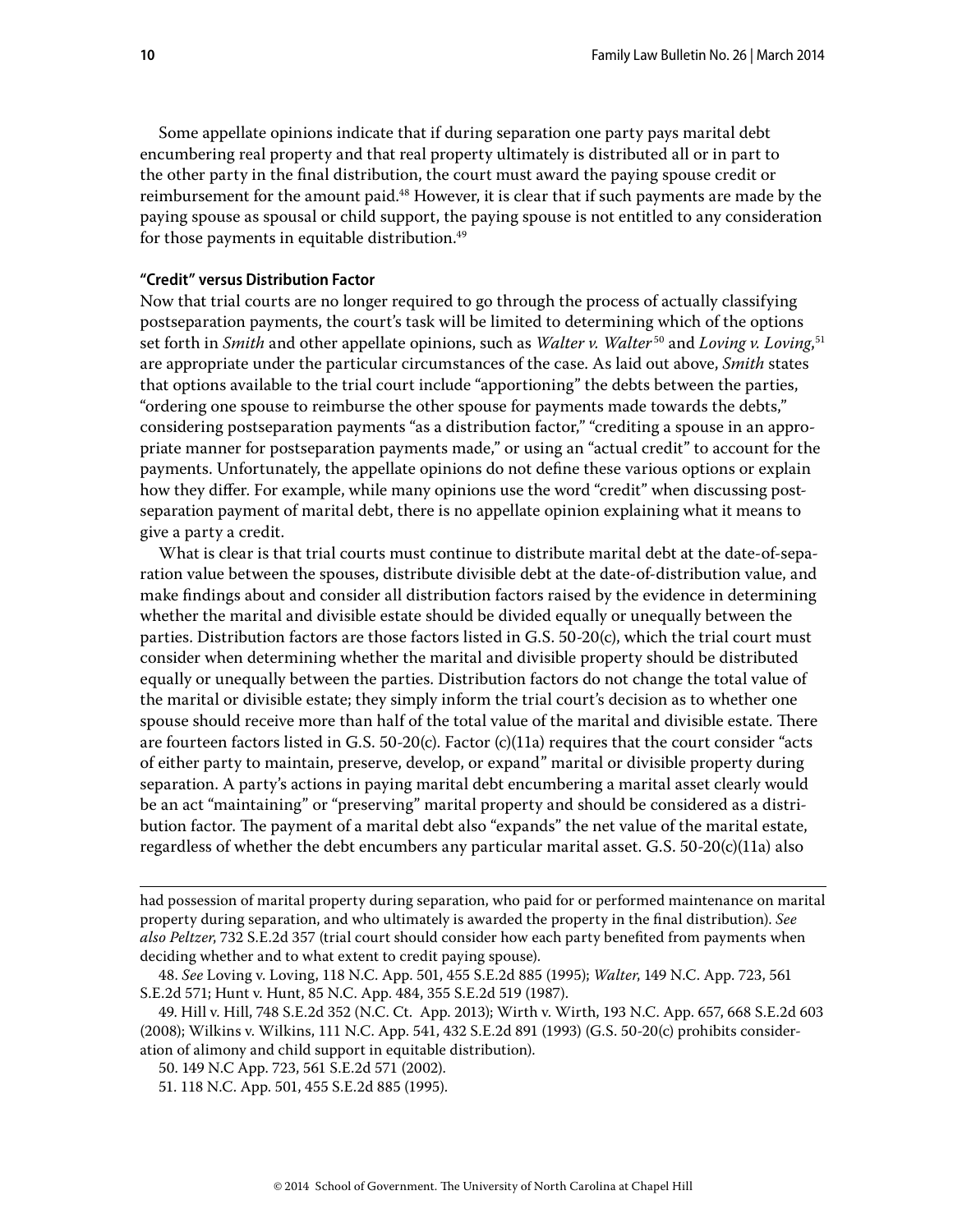lists acts of either party "to waste, neglect, devalue or convert" marital property as a distribution factor, meaning that the trial court also must consider one party's failure to pay marital debt as a factor in distribution if that failure to pay results in a reduction in the value of marital or divisible property. In addition, factor  $(c)(12)$  requires that the trial court consider "any other factor" which the court finds to be just and proper." According to appellate opinions, this "catch-all" factor allows the court to consider any conduct by a spouse that affects the value of the marital and divisible estate.<sup>52</sup> The payment of marital and divisible debt after the date of separation should be considered pursuant to this factor as well.<sup>53</sup>

So what does it mean to consider the postseparation payment of debt as a distribution factor? It means simply that, for example, if one spouse pays the mortgage on the marital residence during separation but the marital residence ultimately is distributed to the other spouse, the trial court may or may not decide it is equitable to award the paying spouse more than one-half the value of the marital estate because the payments made during separation caused the residence to have a higher net value at the date of distribution than it had on the date of separation and the nonpaying spouse actually is receiving more value than is reflected in the marital estate. At least three appellate opinions have held that consideration of postseparation debt payments as a distribution factor in a case is the only appropriate method of accounting for postseparation payments.<sup>54</sup> In addition, the court in *Miller v. Miller*<sup>55</sup> held that a trial court erred in considering postseparation payments at all when the parties stipulated that an equal distribution was equitable. According to the court in that case, because distribution factors are not considered by the trial court at all if the trial court does not have the option of an unequal division, a trial court has no need to hear evidence about such factors as the postseparation payment of debt.

It is much more difficult to determine what is meant by the word "credit" in the context of addressing postseparation payment of debt or, to be more precise, whether it means any one specific thing. A review of the appellate cases using the word "credit" in this context indicates that there probably is no legal definition of the term; rather, it seems to refer more generally to a trial court's chosen method of accounting for the payments made by one spouse in an individual case.

In one sense, "credit" can mean simply treating the debt as a distribution factor; the trial court can consider the fact that one party made payments during separation and credit that person by awarding him or her more of the marital estate. A credit also appears to be a method of dealing with the postseparation payments as part of the actual distribution of the marital estate (meaning the estate in existence on the date of separation). A spouse necessarily will receive a dollar-for-dollar credit for any payment made during separation on a marital debt if that debt is distributed to that spouse at its date-of-separation value.

For example, if the date-of-separation value of the mortgage on the marital residence is \$100,000, that debt is listed as a negative asset of the marital estate. If the former wife pays \$50,000 of that mortgage during separation, the trial court can give her complete credit for that payment by assigning to her at least \$50,000 of the total \$100,000 marital debt. That assignment

<sup>52.</sup> *See, e.g.,* Plummer v. Plummer, 198 N.C. App. 538, 680 S.E.2d 746 (2009).

<sup>53.</sup> *See* Haywood v. Haywood, 106 N.C. App. 91, 415 S.E.2d 565 (1992) (payments should be considered under factors (11a) and (12)); Fox v. Fox, 103 N.C. App. 13, 404 S.E.2d 354 (1991) (same).

<sup>54.</sup> *See Haywood*, 106 N.C. App. 91, 415 S.E.2d 565; *Fox*, 103 N.C. App. 13, 404 S.E.2d 354; *and*  Miller v. Miller, 97 N.C. App. 77, 387 S.E.2d 181 (1990).

<sup>55. 97</sup> N.C. App. 77, 387 S.E.2d 181 (1990).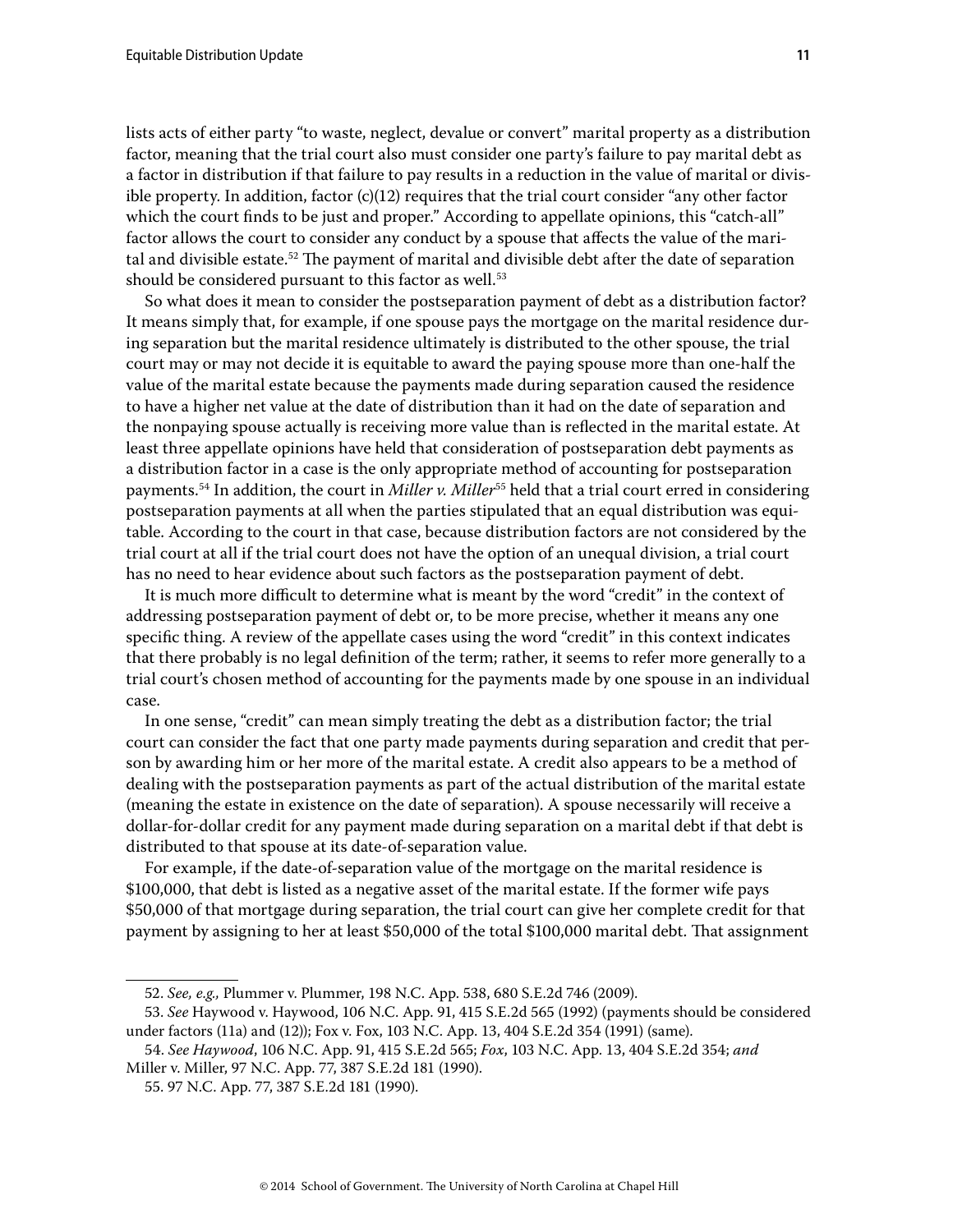will decrease the net value of her share of the estate in the exact amount she paid on the debt, allowing the trial court the opportunity to award more marital property to her. In other words, awarding the debt to her reduces her equity by the exact amount she paid during separation. If the distribution is equal, this means that the wife will receive additional marital assets to make up for the reduction caused by the allocation of the debt to her.<sup>56</sup>

Similarly, if the trial court splits the date-of-separation value of the debt between the parties, the court is awarding only partial credit to the party who made payments reducing the debt following separation.<sup>57</sup> A trial court must be careful not to award double credit to a spouse unintentionally by assigning the marital debt to that spouse and then providing an additional type of credit for payments made after separation.<sup>58</sup> For example, assigning the date-of-separation value of the marital debt to a spouse who made payments on that debt after separation but then "crediting" the paying spouse for those payments by subtracting all payments made on that debt from a distributive award allocated to the other spouse will result in a double credit to the paying spouse for those payments.

While the trial court must take care not to award double credit unintentionally, there may be circumstances where crediting appropriately will be reflected both in the allocation of the marital debt between the parties and in the trial court's consideration of distribution factors. A court may distribute all or part of the marital debt as negative assets to one party but still decide that an unequal division of the total estate is equitable based on the fact that one spouse "maintained" the marital estate during separation by paying marital debt or debt related to marital property.

#### **Divisible Debt: Passive Increases and Passive Decreases in Marital Debt**

Postseparation increases and decreases in marital debt and interest and finance charges related to marital debt *not* resulting from the actions of a spouse remain divisible property. This means that the trial court must continue to classify, value, and specifically account for the distribution of all passive changes in the value of marital debt which occur during separation.59 Until this amendment, classification of divisible debt did not require consideration of whether the change in the value of the debt was active or passive, so there is no case law to date discussing that distinction with regard to debt. In general, passive change means change resulting from external economic or other influences, such as inflation or market forces or other circumstances beyond the control of either party,<sup>60</sup> whereas active change means a change caused by the financial,

<sup>56.</sup> *See, e.g.,* Weincek-Adams v. Adams, 331 N.C. 688, 417 S.E.2d 449 (1992) (trial court awarded entire marital tax debt to former husband rather than split it between former spouses because trial court wanted to "credit" former husband for paying debt off during separation; allocation of that negative asset to husband allowed trial court to award him entire value of the marital home as part of an equal distribution).

<sup>57.</sup> *See, e.g.,* McNeely v. McNeely, 195 N.C. App. 705, 673 S.E.2d 778 (2009).

<sup>58.</sup> *See* Smith v. Smith, 111 N.C. App. 460, 511–12, 433 S.E.2d 196, 227 (1993) (on remand trial court should reconsider treatment of mortgage payment where it was obvious that court awarded double credit to paying spouse).

<sup>59.</sup> G.S. 50-20(b)(4)(d).

<sup>60.</sup> *See* O'Brien v. O'Brien, 131 N.C. App. 411, 508 S.E.2d 300 (1999); Brackney v. Brackney, 199 N.C. App. 375, 682 S.E.2d 401 (2009).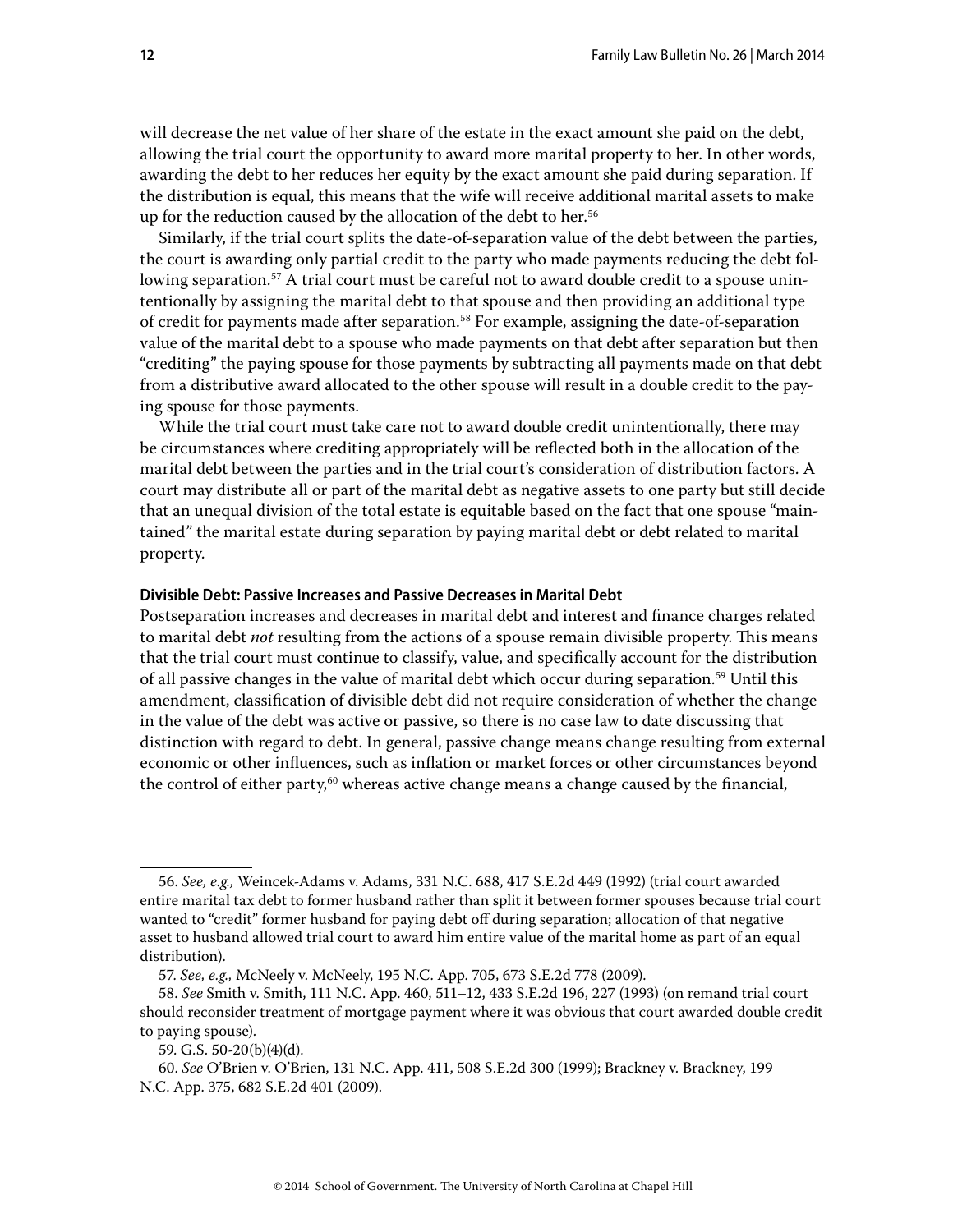managerial, or other contribution, effort, or activity of one of the spouses.<sup>61</sup> With regard to the burden of proof with divisible property, the court of appeals has stated that the party seeking to show property to be divisible bears the burden of showing that the property fits within one of the categories in G.S. 50-20(b)(4). $62$ 

New debt incurred during separation is not marital debt and therefore not divisible debt.<sup>63</sup> Passive increases in marital debt—which remain divisible debt after the new amendment to G.S. 50-20(b)(4)(d)—will include interest and finance charges accruing after the date of separation not caused by the actions of either spouse. According to the burden of proof set forth in Walter,<sup>64</sup> the party seeking to classify the interest and finance charges as divisible debt will need to prove that the charges were not the result of actions taken by either spouse. Because finance charges frequently accrue as the result of penalties and late payments, more disputes probably will arise over whether actions of a spouse or both spouses during separation created the additional charges.

Passive decreases in marital debt may include situations where debt is forgiven or "writtenoff" by a creditor during separation. However, if the trial court is convinced that the actions of one spouse caused the debt forgiveness to occur, the reduction will not be classified as divisible debt.

## **Defined Contribution Retirement Accounts**

There is no recent statutory change dealing with retirement accounts in equitable distribution cases. However, the holding by the court of appeals regarding defined contribution plans in the case of *Watkins v. Watkins*65 is a significant development in the law. In that case the court held that most defined contribution plans, such as 401(k) plans and IRAs, are not "pension, retirement, or other deferred compensation" plans within the meaning of G.S. 50-20.1 and therefore are not subject to the classification and distribution restrictions contained in that statute.

While the equitable distribution statute does not define "pension, retirement, or other deferred compensation," in *Poore v. Poore*<sup>66</sup> the court of appeals held that the statute includes "any deferred compensation plan, whether structured as a pension, a profit sharing, or retirement plan." In *Fountain v. Fountain*, 67 the court of appeals held that the definition was sufficiently broad to include vested and non-vested stock options granted to employees by employers

<sup>61.</sup> *See* Ciobanu v. Ciobanu, 104 N.C. App. 461, 409 S.E.2d 749 (1991) *and Brackney*, 199 N.C. App. 375, 682 S.E.2d 401.

<sup>62.</sup> *See* Walter v. Walter, 149 N.C. App. 723, 728 n.2, 561 S.E.2d 571, n.2 (2002) (statement by court in a footnote) (*except cf.* Wirth v. Wirth, 193 N.C. App. 657, 668 S.E.2d 603 (2008), regarding postseparation changes in value of marital *property*; statute creates presumption that such changes are passive).

<sup>63.</sup> *See* Warren v. Warren, 175 N.C. App. 509, 623 S.E.2d 800 (2006) (wife's draws on marital equity line after date of separation created new debt rather than an increase in marital debt).

<sup>64. 149</sup> N.C App. 723, 561 S.E.2d 571 (2002).

<sup>65. 746</sup> S.E.2d 394 (N.C. Ct. App. 2013).

<sup>66. 75</sup> N.C. App. 414, 331 S.E.2d 266 (1985).

<sup>67. 148</sup> N.C. App. 329, 559 S.E.2d 25 (2002).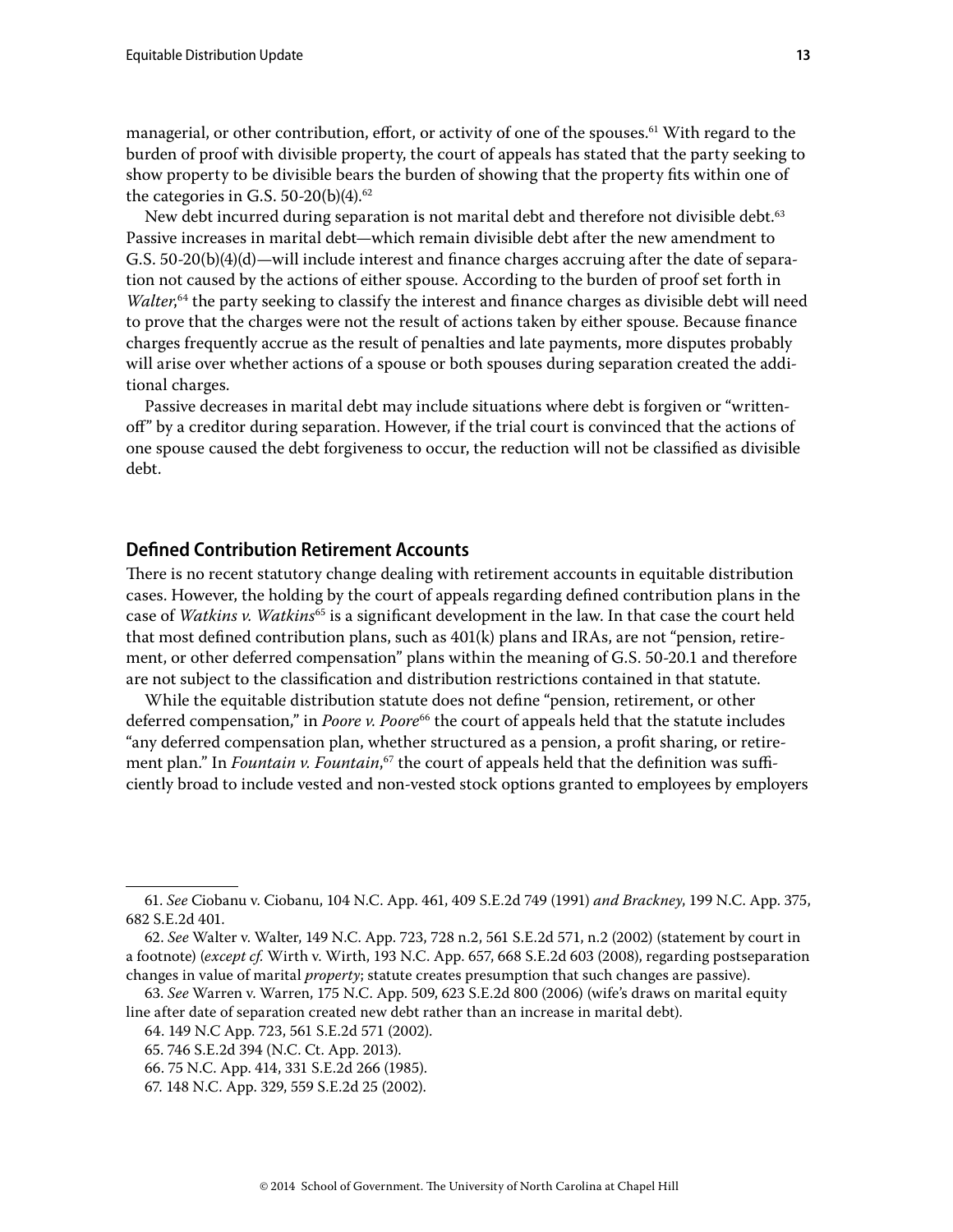as part of a compensation package, regardless of whether or not the options were exercisable by the employee spouse by the date of separation.<sup>68</sup>

G.S. 50-20.1 governs the classification and distribution of pensions, retirement, and other deferred compensation plans. A trial court has limited options for distributing such plans, and the available options depend on whether a plan is vested or not vested. Classification of plans subject to G.S. 50-20.1 is determined by application of the coverture fraction as laid out in G.S. 50-20.1(d):

The award shall be determined using the proportion of time the marriage existed (up to the date of separation of the parties), simultaneously with the employment which earned the vested and nonvested pension, retirement, or deferred compensation benefit, to the total amount of time of employment.

The coverture fraction conclusively determines the extent to which a pension, retirement, or deferred compensation plan was acquired during the marriage and therefore is marital property. Applying the coverture fraction, if an employee spouse begins working at the job through which a pension, retirement, or other deferred compensation is earned during the marriage, the value of the pension or retirement account accumulated by the date of separation will be entirely marital. If, however, for example, the employee spouse started working at the job five years prior to the marriage and continued working during the marriage for five more years until the date of separation, five-tenths or one-half of the date-of-separation value of the pension or retirement account will be marital. Because the statute provides that the award is to be determined using this fraction, a trial court cannot use a source-of-funds analysis to trace out the actual portion of the date-of-separation value attributable to the spouse's employment before the date of marriage.<sup>69</sup>

Retirement and deferred compensation plans fall within one of two categories. A plan is either a *defined benefit* plan or a *defined contribution* plan. A defined benefit plan is what is commonly thought of as a traditional pension. Future benefits are determined by the terms of the plan and are not based on actual contributions by either the employer or the employee. While an employee generally makes contributions to a defined benefit retirement fund while working, the benefits eventually paid to the employee upon retirement are determined using such factors as years of employment and amount of compensation rather than the amount contributed by the employee.70 Both the North Carolina Consolidated Judicial Retirement System and the North Carolina Teachers' and State Employees' Retirement plan are defined benefit plans.

A defined contribution plan is a plan that provides an individual account for each employee participant. Contributions are made to the account by the employee and often also by the employer. Benefits eventually paid upon retirement are based solely on the amount accumulated in the employee's account. A defined contribution account has been described as "essentially an annuity funded by periodic contributions. At retirement the funds purchase an annuity for the

<sup>68.</sup> *But cf.* Ubertaccio v. Ubertaccio, 359 N.C. 175, 604 S.E.2d 912 (2004), *aff'g & adopting concurring opinion by Judge Levinson in court of appeals*, 161 N.C. App. 352, 363, 588 S.E.2d 905, 912 (2003) (clear intent of G.S. 50-20.1 to cover only those "other forms of deferred compensation" that are actually in the nature of pension and retirement benefits).

<sup>69.</sup> Robertson v. Robertson, 167 N.C. App. 567, 605 S.E.2d 667 (2004); *Watkins*, 746 S.E.2d 394.

<sup>70.</sup> Cunningham v. Cunningham, 171 N.C. App. 550, 615 S.E.2d 675 (2005); Cochran v. Cochran, 198 N.C. App. 224, 679 S.E.2d 469 (2009); Bishop v. Bishop, 113 N.C. App. 725, 440 S.E.2d 591 (1994).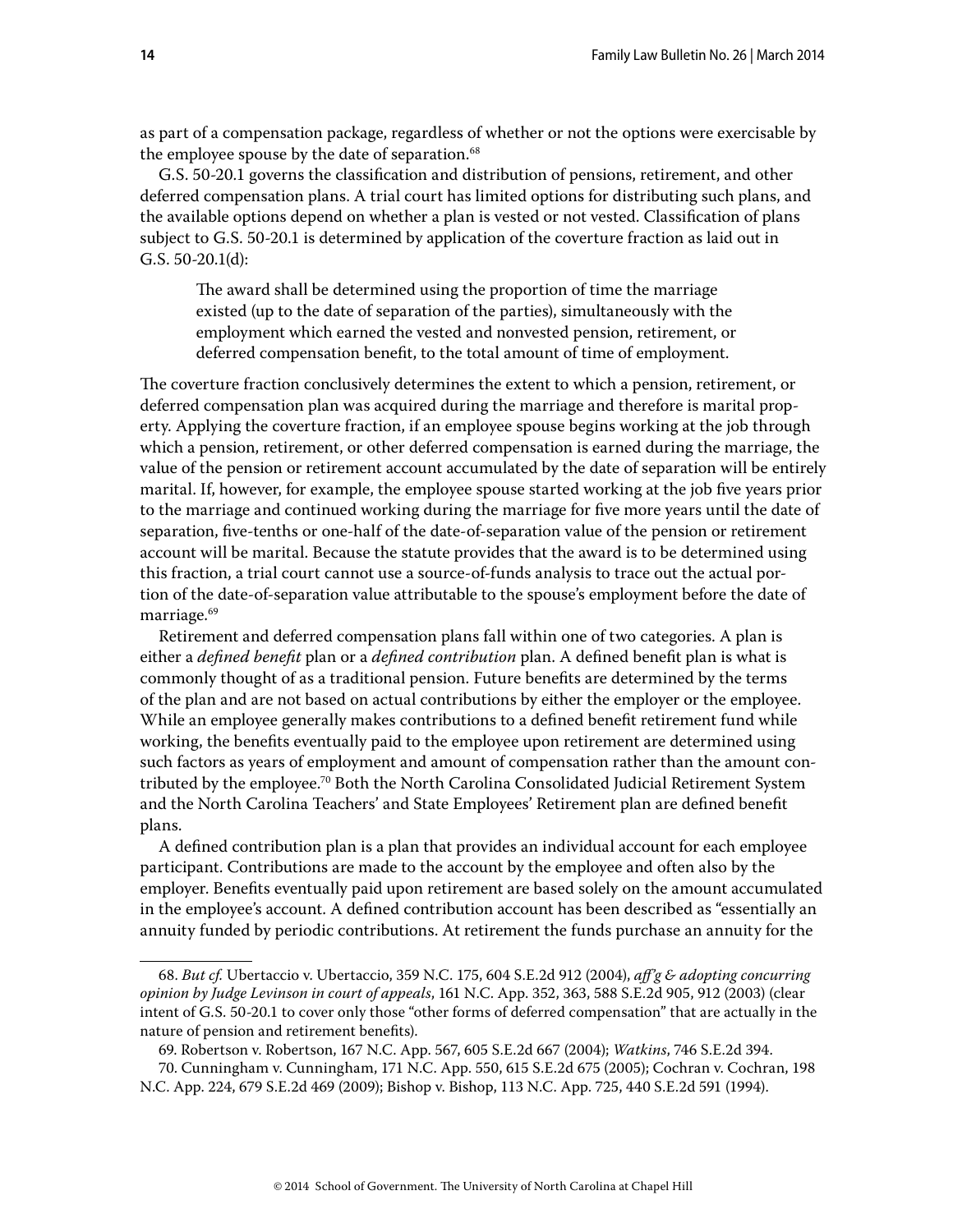rest of the employee's life or an actuarially reduced pension for the lives of the employee and spouse."<sup>71</sup> Perhaps the most common defined contribution plan is the  $401(k)$ , the name reflecting the section of the Internal Revenue Code giving the fund a special tax status. The IRS defines a 401(k) plan as

a qualified deferred compensation plan in which an employee can elect to have the employer contribute a portion of his or her cash wages to the plan on a pretax basis. Generally, these deferred wages (commonly referred to as elective contributions) are not subject to income tax withholding at the time of deferral . . . .

Distributions from a 401(k) plan may qualify for optional lump-sum distribution treatment or rollover treatment as long as they meet the respective requirements. . . .

Many 401(k) plans allow employees to make a hardship withdrawal because of immediate and heavy financial needs. Generally, hardship distributions from a 401(k) plan are limited to the amount of the employees' elective contributions only, and do not include any income earned on the deferred amounts. Hardship distributions are not treated as eligible rollover distributions.

Distributions received before age 59½ are subject to an early distribution penalty of 10% additional tax unless an exception applies.72

Because a defined contribution plan is a specific fund to which contributions are made over time, it is possible to trace out amounts contributed before the date of marriage. Nevertheless, the court of appeals held, in *Robertson v. Robertson*, 73 that the equitable distribution statute does not allow a defined contribution plan to be classified using the source-of-funds approach. If the plan is a "pension, retirement, or other deferred compensation" plan within the meaning of G.S. 50-20.1, the coverture fraction must be used to classify the marital portion of the plan.<sup>74</sup>

In *Watkins*, the court of appeals held that the term "deferred compensation" has a different meaning in the context of an equitable distribution proceeding than it does in the context of tax law. According to the *Watkins* court, a defined contribution plan, such as a 401(k), may or may not be a form of deferred compensation within the meaning of and subject to the restrictions of G.S. 50-20.1. In *Watkins*, the trial court was required to classify two "Investment Retirement Accounts" (IRAs) opened by the husband during the marriage and owned by him on the date of separation. One of the IRAs had been funded initially with a rollover from a defined benefit pension earned by the husband through his employment both before and after the date of marriage. This IRA is referred to as the "pension IRA." The other IRA was funded with a rollover from the husband's 401(k) account containing contributions made while he was employed both before and after the date of marriage. This IRA is referred to as the "401(k) IRA." The husband made these rollovers because he was leaving the job he had held while the pension and the 401(k) fund had been accumulating value. The trial court used a source-of-funds analysis to trace out

<sup>71.</sup> Seifert v. Seifert, 82 N.C. App. 329, 332, 346 S.E.2d 504, 506 (1987).

<sup>72.</sup> *See* IRS, Tax Topics, Topic 424—401(k)Plans,<www.irs.gov/taxtopics/tc424.html> (last reviewed or updated Dec. 12, 2013).

<sup>73. 167</sup> N.C. App. 567, 605 S.E.2d 667 (2004).

<sup>74.</sup> *See also* Curtis v. Curtis (unpublished opinion), 725 S.E.2d 472 (N.C. Ct. App., filed May 1, 2012) (specific holding in *Curtis* disapproved by *Watkins*).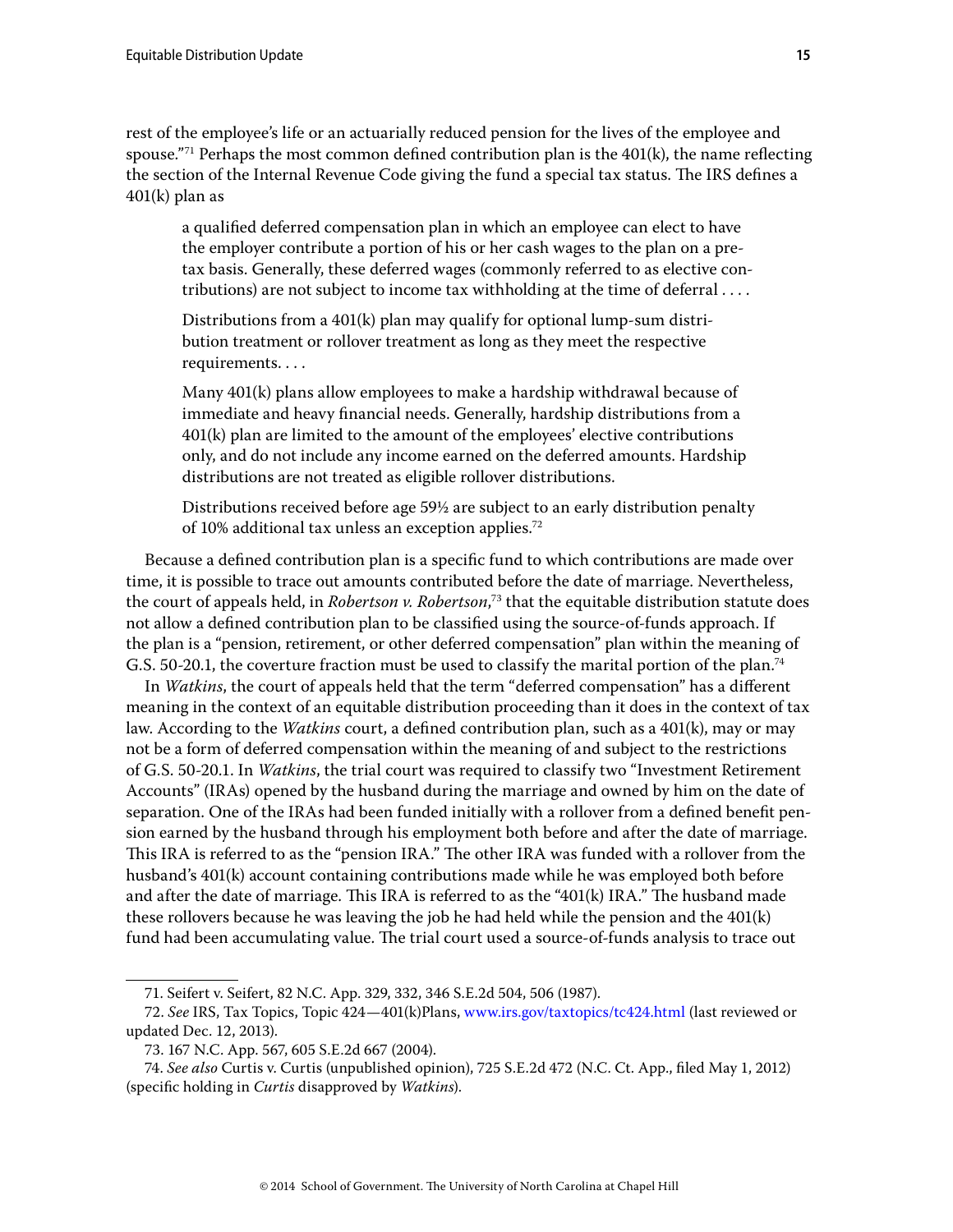the value in both IRAs attributable to the funds accumulated by the husband before the date of marriage and classified that portion of both accounts as the husband's separate property. On appeal, the husband argued that the trial court was required to use the coverture fraction to classify both IRAs, but the court of appeals disagreed. According to that court, only the portion of an account that actually is "*deferred*" compensation, meaning an employee has no access to the funds in the account until retirement, falls within G.S. 50-20.1. The court explained:

When the equitable distribution statute originally was enacted in [1981], both defined contribution plans and defined benefit plans were thought of as vehicles for providing a "deferred compensation benefit," i.e., periodic payments to retired employees. Since the enactment of N.C. Gen. Stat. § 50–20.1, however, IRAs and 401(k) accounts have become more common methods for employees to fund retirement. Unlike the funds in a defined pension plan, the funds in an IRA do not represent a *deferred* compensation benefit because they belong to the employee and are accessible to the employee at any time.

A 401(k) account is more complex in that a *portion* of the account may represent a *deferred* compensation benefit provided by the employer. An employee's 401(k) account typically consists of both employee contributions and employer contributions. The employee contributions, which can be withdrawn by the employee at any time, clearly do not represent a "deferred compensation benefit"; thus, N.C. Gen.Stat. § 50–20.1 does not apply to these contributions. Similarly, 401(k) plans which provide for immediate vesting of employer contributions do not provide "deferred compensation benefits," as there is no deferral of benefits under such plans. We note that there are certain 401(k) plans pursuant to which employer contributions vest over a designated period of time and that employer contributions in these instances might be construed as "deferred compensation benefits"; however, this precise question is not before us in the instant case, as there was no evidence presented at trial indicating that Defendant's 401(k) account—with which he funded his 401(k) Rollover IRA—consisted of any employer contributions which did not immediately vest at the time of contribution.75

Based on this analysis, the court of appeals held that the trial court appropriately used the source-of-funds approach to classify the 401(k) IRA but erred in using that approach to classify the pension IRA. Because the husband's pension clearly was a retirement account within the meaning of G.S. 50-20.1, the trial court was required to classify the defendant's contribution to the initial funding of the pension IRA using the coverture fraction.

The *Watkins* court explained that application of the coverture fraction to all defined contribution plans

would lead to grossly inequitable results where, for example, significant amounts of property earned during the marriage could be treated as separate property, as the value of these accounts is largely, if not entirely, determined by contributions from the owner and *not* on the number of years of service to a particular company. For example, suppose that an individual opens an IRA and

<sup>75.</sup> *Watkins*, 746 S.E.2d at 398.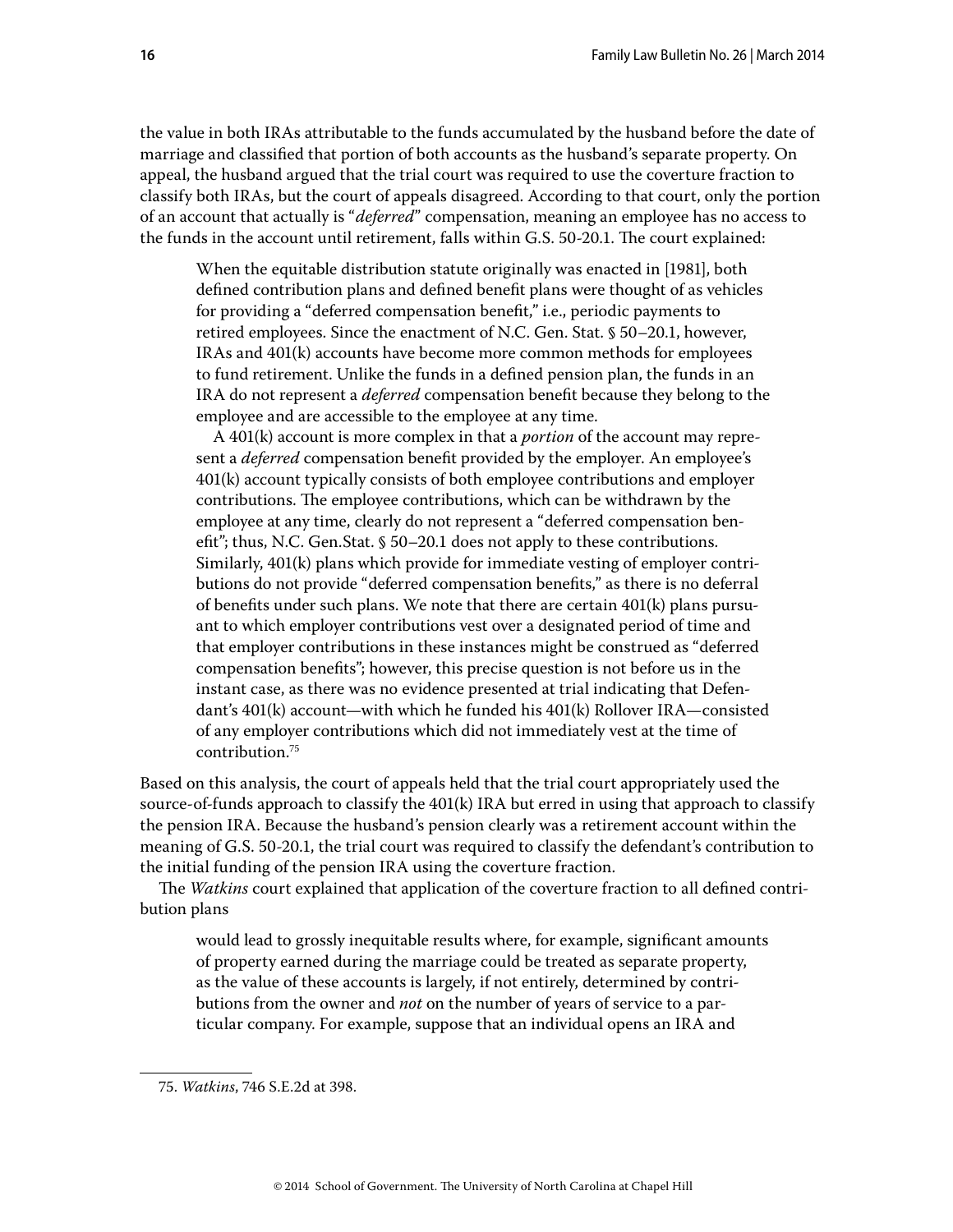contributes a total of \$6,000.00 to the account over a nine-year period. Assume that after these nine years the individual marries, and, because the spouse is a wage-earner, the individual is able to contribute \$42,000.00 to the account during three years of marriage. If the parties separate after these three years and the trial court is required to apply the coverture ratio to the IRA, then only \$12,000.00—or 25 percent of the \$48,000.00 balance—would be considered marital property—since the individual was married only 25 percent of the time he funded the account, even though \$42,000.00 of the account was funded by the individual's earnings during the marriage.<sup>76</sup>

As a result of the *Watkins* decision, the challenge of the trial court will be to determine when the coverture fraction must be applied and when parties are free to classify by tracing out separate contributions. An account will be a retirement account subject to G.S. 50-20.1 only when the benefits are "deferred," that is, not immediately "accessible to the employee." The *Watkins* opinion does not indicate what type of evidence was in the record to support the finding that the husband had immediate access to the funds in the 401(k) account used to fund the 401(k) IRA but not to the funds in the pension account used to fund the pension IRA. The court of appeals simply stated that "[t]here [wa]s no evidence that any portion of this 401(k) plan included deferred compensation from an employer contribution."<sup>77</sup>

So what does it mean to have access to the funds? The court does not discuss this issue. However, the *Watkins* opinion does tell us at least three things.

First, according to *Watkins*, an "Investment Retirement Account," referred to by the court as an "IRA," is not deferred compensation except to the extent that it receives funds from a pension, retirement, or other form of deferred compensation account. The actual property owned on the date of separation and subject to equitable distribution in *Watkins* consisted of two IRAs, and the court of appeals stated that funds in all IRAs are immediately accessible to owners and therefore cannot be considered deferred compensation.78

Second, the fact that an employee will incur significant tax penalties for the withdrawal of funds before retirement will not affect the determination of whether an account is deferred compensation for the purpose of equitable distribution. Funds in both the 401(k) IRA and the pension IRA in *Watkins* clearly would be subject to tax penalties if withdrawn by the husband before retirement, but the court held nevertheless that, without evidence indicating otherwise, the employee spouse had immediate access to the funds.<sup>79</sup>

Third, the fact that funds can be removed from an account and rolled over into another account upon termination of employment does not mean that the funds are accessible to an employee. Both the 401(k) funds and the pension funds at issue in *Watkins* were withdrawn by the husband during the marriage when his employment ended even though he had not retired. Despite the husband's ability to withdraw the funds, the court nevertheless held that the pension funds were a form of deferred compensation. This seems to indicate that such pension

<sup>76.</sup> *Id.* at 398–99.

<sup>77.</sup> *Id*. at 399.

<sup>78.</sup> *Id.* at 398.

<sup>79.</sup> *But cf. Robertson*, 167 N.C. App. 567, 605 S.E.2d 667 (trial court found that defined contribution profit sharing pension plan "would be difficult to liquidate and would cause unfavorable tax consequences"; court of appeals held that trial court was required to use coverture fraction to classify this plan).